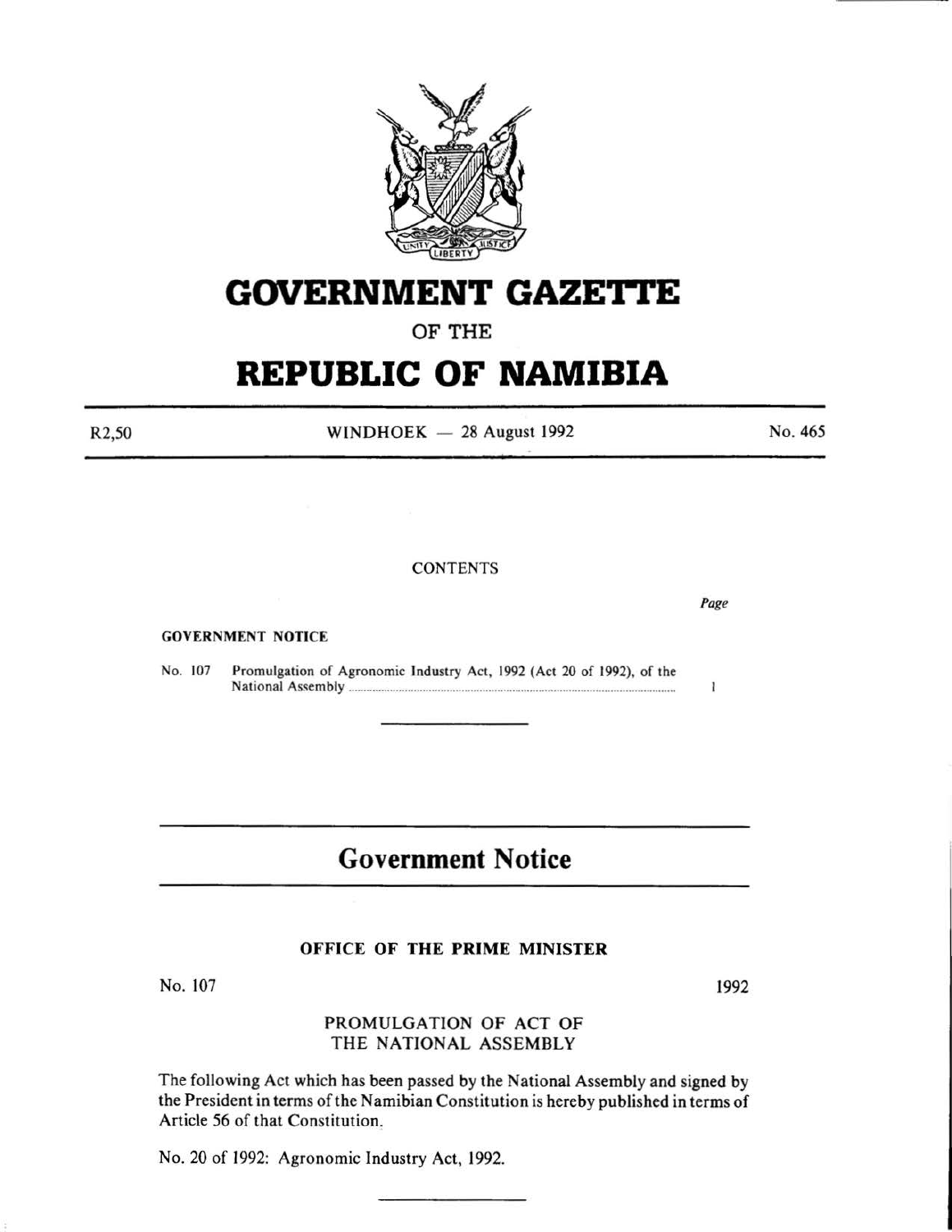$\lambda$ .

### Act No. 20, 1992 <br>AGRONOMIC INDUSTRY ACT, 1992

# **ACT**

To provide for the establishment of a Board for the Agronomic Industry in Namibia, to regulate its powers and functions and to provide for matters incidental thereto.

*(Signed by the President on 15 August 1992)* 

### ARRANGEMENT OF SECTIONS

Section:

### PART I PRELIMINARY PROVISIONS

### 1. Interpretation.

2. Application of Act.

#### PART II

# ESTABLISHMENT, COMPOSITION, PROCEEDINGS AND POWERS OF THE BOARD

- 3. Establishment of The Namibian Agronomic Board.
- 4. Composition of Board.
- 5. Tenure of office and allowances of Board members and advisers.
- 6. Vacation of office by Board member.
- 7. Chairperson and Deputy Chairperson of Board.
- 8. Meetings and proceedings of the Board.
- 9. Objects of the Board.
- 10. Powers of the Board.
- 11. Appeals from decision of the Board.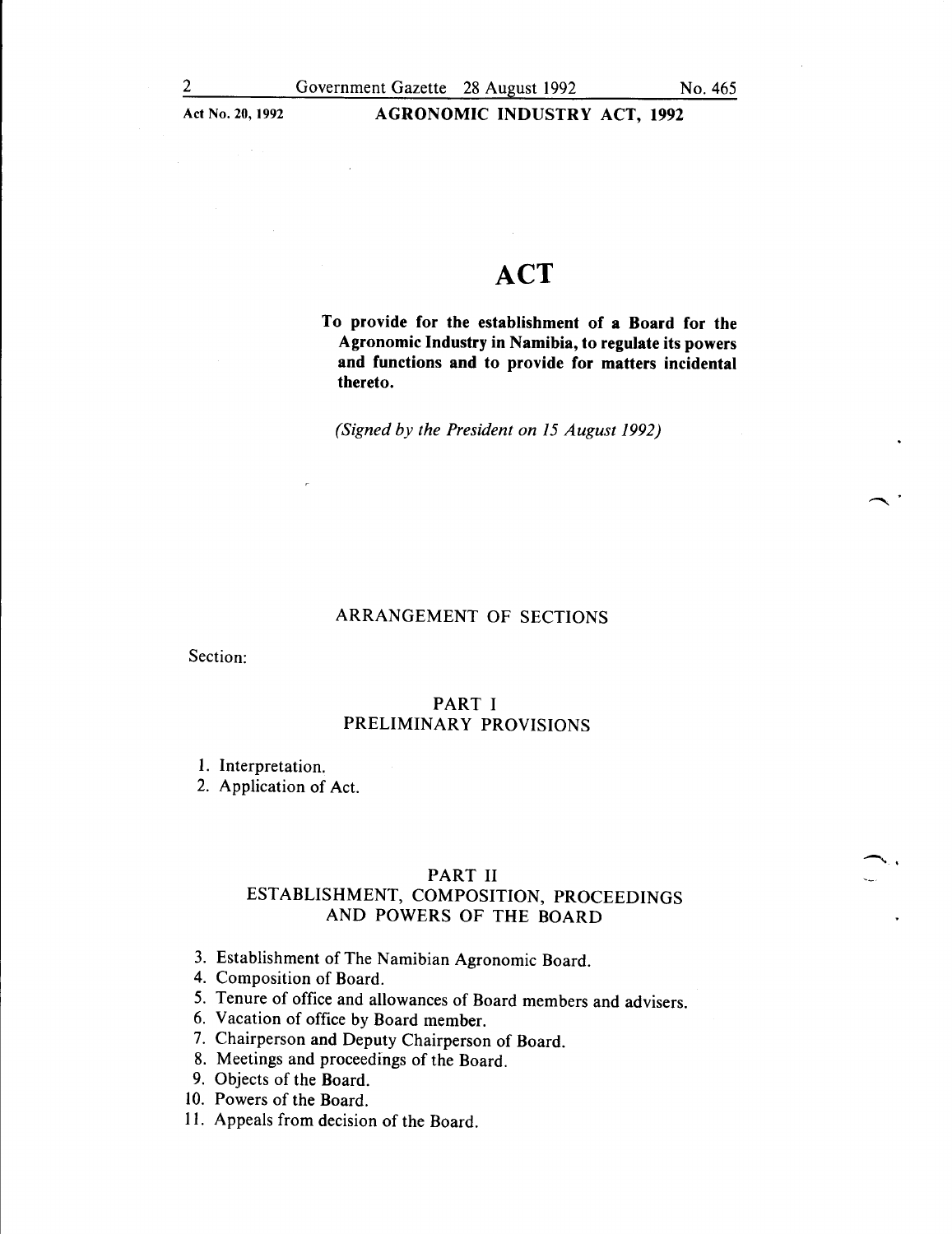## PART III ADVISORY COMMITTEES AND INSPECTORS OF THE BOARD

12. Advisory Committees of the Board.

13. Appointment and powers of inspectors.

# PART IV FINANCES, ACCOUNTS AND AUDITING

- 14. Funds of the Board and bank accounts.
- 15. Estimates of annual income and expenditure.
- 16. Financial year.
- 17. Accounts, auditing, financial and operational reports.
- 18. Levies.

# PART V

# MISCELLANEOUS PROVISIONS

- 19. General prohibition of sale of controlled products.
- 20. Fixing of prices.
- 21. Restriction of importation and exportation of controlled products.
- 22. Offences and penalties.
- 23. Evidence at trial.
- 24. Regulations.

## PART VI FINAL PROVISIONS

25. Repeal of law and saving.

26. Short title and commencement.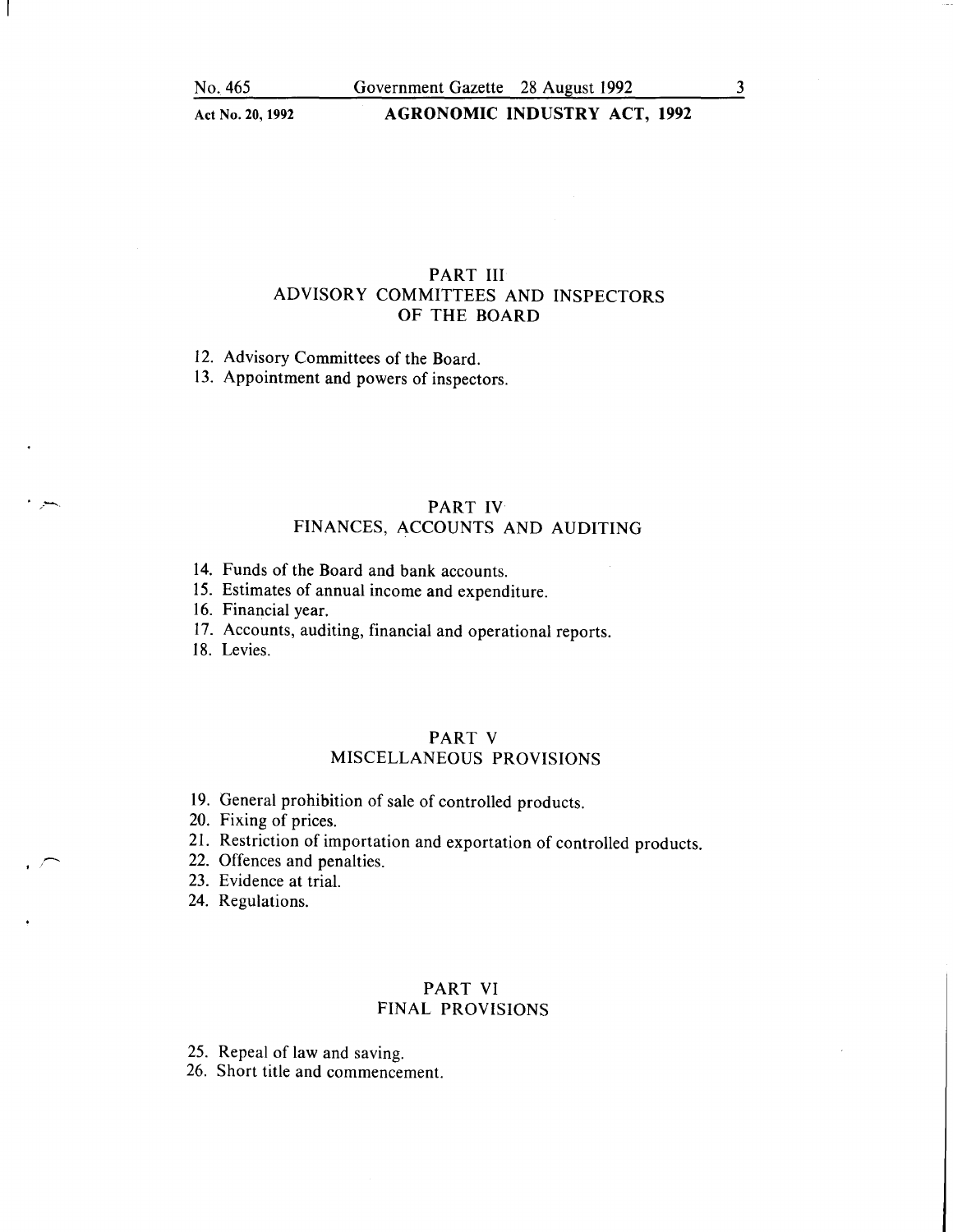# Act No. 20, 1992 <br>
AGRONOMIC INDUSTRY ACT, 1992

BE IT ENACTED by the National Assembly of the Republic of Namibia, as follows:-

# PART I PRELIMINARY PROVISIONS

| Interpretation. | 1. In this Act, unless the context otherwise requires -                                                                                                                                    |
|-----------------|--------------------------------------------------------------------------------------------------------------------------------------------------------------------------------------------|
|                 | "adviser" means a person appointed under subsection<br>(4) of section 4 to advise the Board;                                                                                               |
|                 | "advisory committee" means an advisory committee<br>appointed under section 12;                                                                                                            |
|                 | "agronomic crop" means a crop declared to be an<br>agronomic crop under subsection (2) of section 2;                                                                                       |
|                 | "agronomic product" means a product derived from<br>the processing of an agronomic crop and includes a<br>manufactured product containing a substantial por-<br>tion of an agronomic crop; |
|                 | "Board" means the Namibian Agronomic Board<br>referred to in section 3;                                                                                                                    |
|                 | "Chairperson" and "Deputy Chairperson" means the<br>Chairperson and Deputy Chairperson of the Board<br>elected under section 7;                                                            |
|                 | "controlled product" means an agronomic crop or<br>agronomic product to which the provisions of this Act<br>apply;                                                                         |
|                 | "crop" means a plant, tree or shrub and includes a<br>part thereof;                                                                                                                        |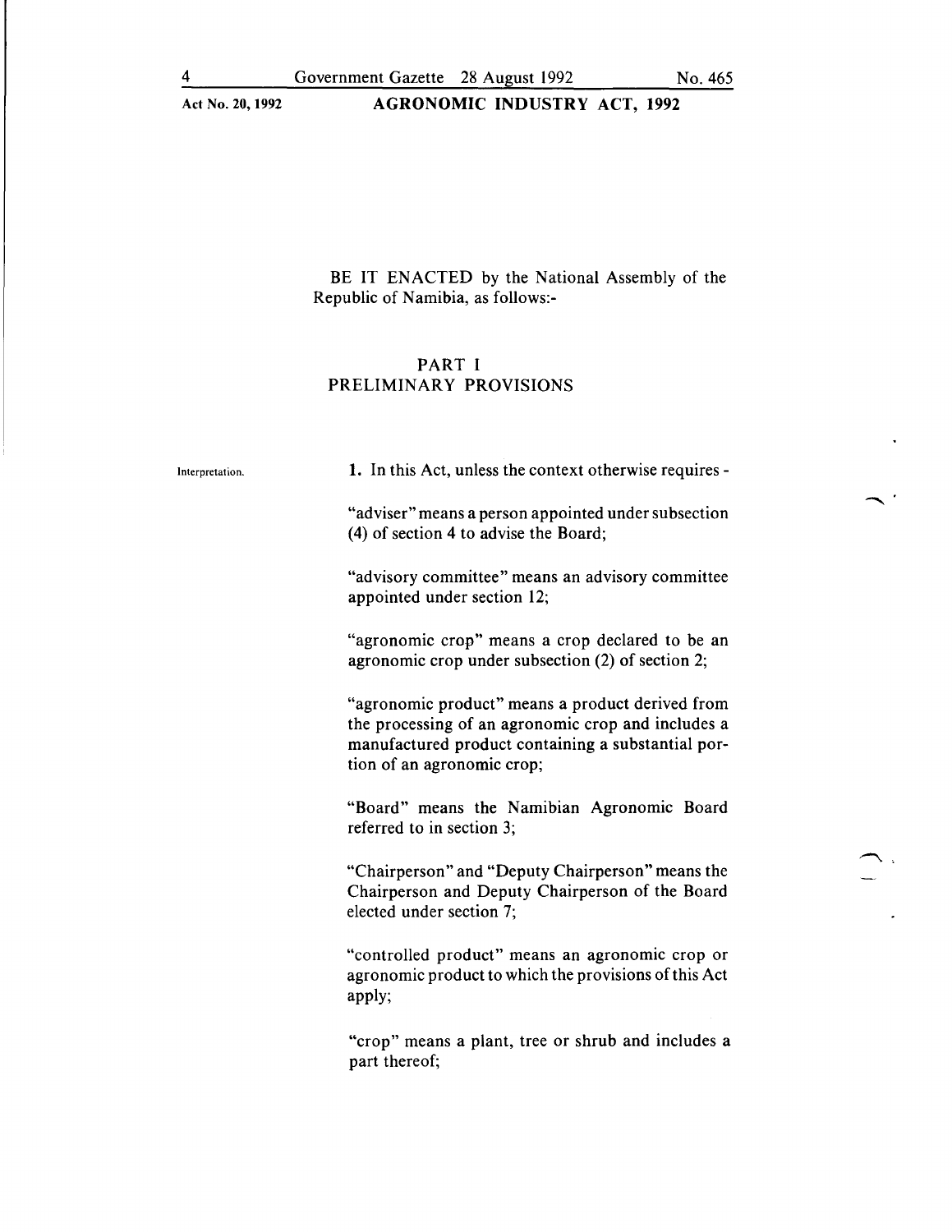# AGRONOMIC INDUSTRY ACT, 1992

"inspector" means a person appointed as an inspector of controlled products by the Board under subsection (1) of section 13;

"member of the Board" means a member of the Board appointed under section 4 of this Act, and includes an acting member appointed under subsection (3) of section 4;

"Minister" means the Minister for Agriculture, Water and Rural Development;

"premises" includes a vehicle, aircraft or vessel;

"prescribed" means prescribed by or under the provisions of this Act;

"processing" includes -

- (a) the threshing of a cereal; and
- (b) the shelling of a legume;

"producer" includes, except in section 4-

- (a) a person who has acquired a quantity of an agronomic crop either as remuneration for service rendered or as consideration for the cultivation of his or her land by another person; and
- (b) a person engaged in the production, manufacture, processing, importation or exportation of a controlled product;

"sell" includes, except in section 11 -

- (a) to attempt or agree to sell;
- (b) to mark with a selling price;
- (c) to offer, advertise or expose for sale;
- (d) to export, transmit, convey, deliver or prepare for sale;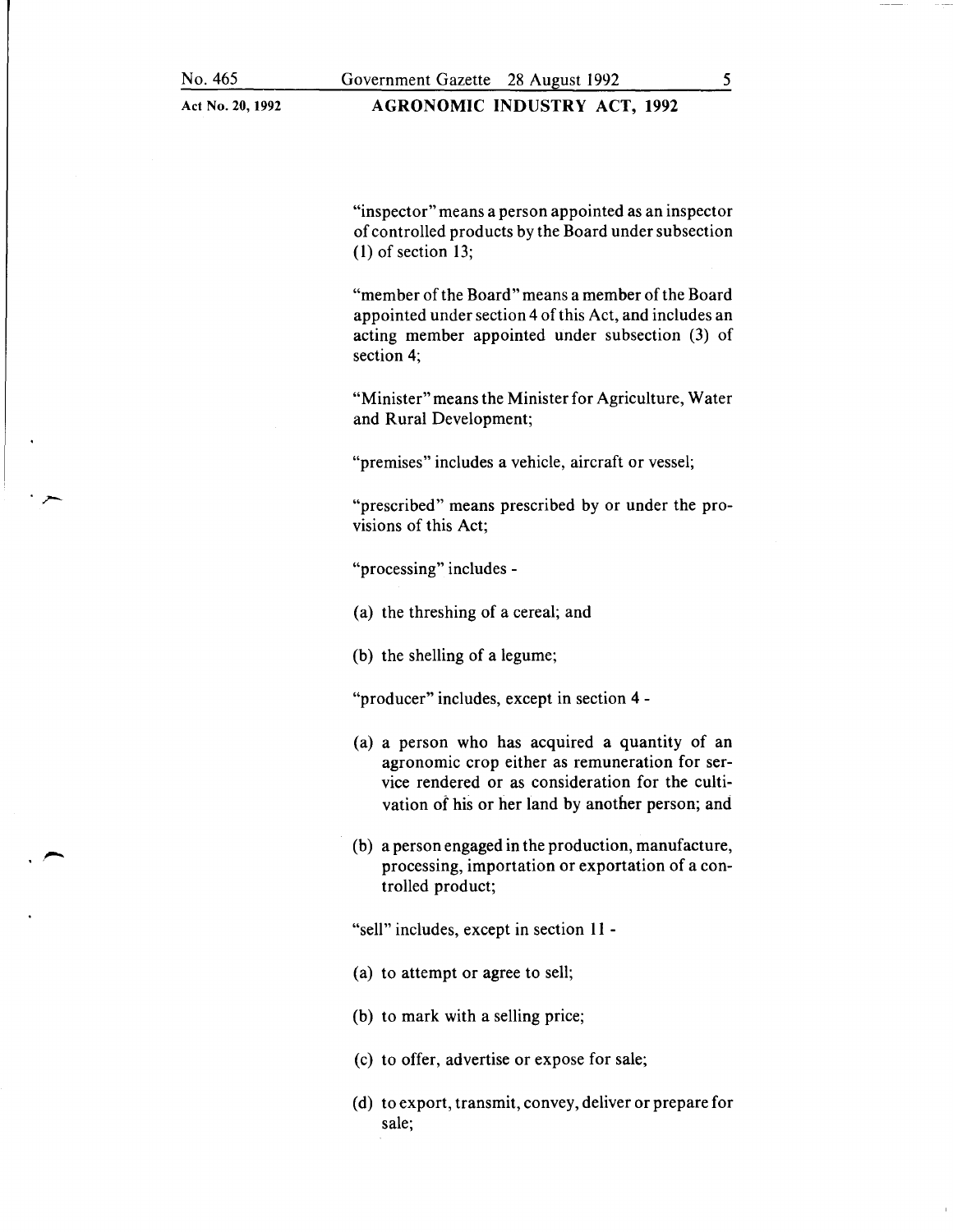### Act No. 20,1992 AGRONOMIC INDUSTRY ACT, 1992

(e) to exchange; and

(f) to dispose of for any consideration whatsoever,

and "sale" has a corresponding meaning; and

"this Act" includes regulations and notices made or issued, under and amendments to the Agronomic Industry Act, 1992.

Application of Act. 2. This Act shall apply to -

- (a) crops declared by the Minister, by notice in the *Gazette,* to be agronomic crops for the purpose of this Act; and
- (b) agronomic products.

## PART II ESTABLISHMENT, COMPOSITION, PROCEEDINGS AND POWERS OF THE BOARD

Establishment of the Namibian Agronomic Board.

3. (l) Notwithstanding the provisions of section 25, of this Act, the body corporate established under section 3 of the Agronomic Industry Proclamation, 1985 (Proclamation AG. 11 of 1985) and known as the South West African Agronomic Board, shall continue to exist as a body corporate to be known as the Namibian Agronomic Board, and shall -

- (a) have perpetual succession and an official stamp;
- (b) be capable of suing and being sued in its corporate name;
- (c) be capable of holding, purchasing or otherwise acquiring and disposing of movable and immovable property for the purposes of carrying out its functions and objectives under this Act; and
- (d) continue to perform the functions and duties and carry out the objectives of the Board under this Act.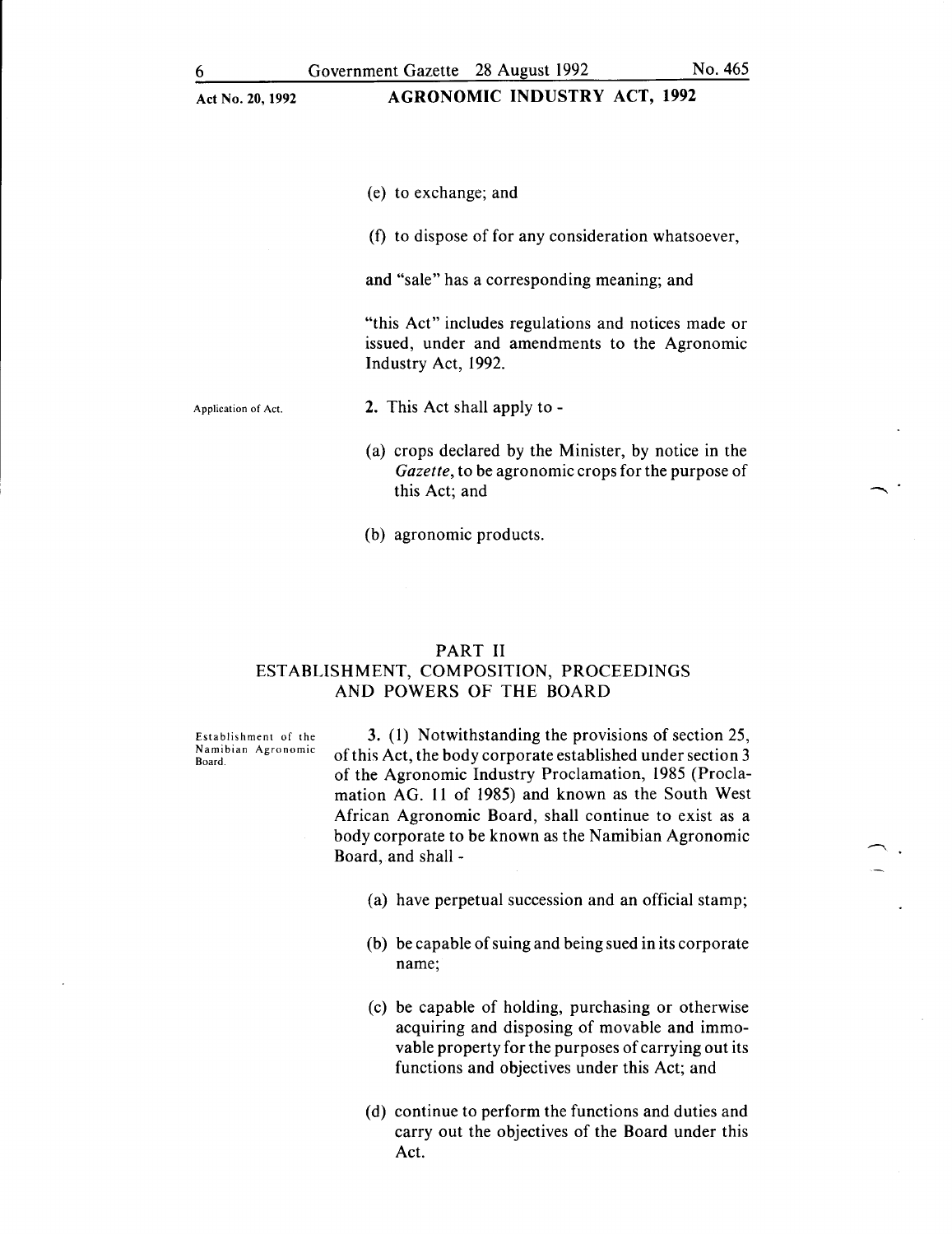### AGRONOMIC INDUSTRY ACT, 1992

(2) All assets vested in and liabilities incurred by the South West African Agronomic Board immediately before the commencement of this Act, shall vest in the Namibian Agronomic Board and any legal proceedings in respect thereof, pending immediately before the said commencement shall continue and be concluded as if they were instituted under this Act.

(3) A reference in any law, document or register to the South West African Agronomic Board shall, except where it is inappropriate, be construed as a reference to the Namibian Agronomic Board: Provided that the Registrar of Deeds may, at the request of the Board and free of charge, make appropriate entries or endorsements with respect to the change of name in or on any register, title deed or other document as the Board may deem necessary.

Composition of Board.

-

4. (1) The Board shall consist of fourteen members appointed by the Minister, of whom -

- (a) nine shall be persons selected by the Minister from amongst persons nominated by an organisation which in his or her opinion is representative of producers of agronomic crops;
- (b) one shall be a person selected by the Minister from amongst persons nominated by an organisation which in his or her opinion is representative of processors of agronomic crops;
- (c) one shall be a person selected by the Minister from amongst persons nominated by an organisation which in his or her opinion is representative of persons trading in controlled products;
- (d) one shall be a marketing agent of a controlled product;
- (e) one shall be an officer employed in the Public Service; and
- (f) one shall be a person selected by the Minister from amongst persons nominated by an organisation which in his or her opinion is representative of consumers of controlled products.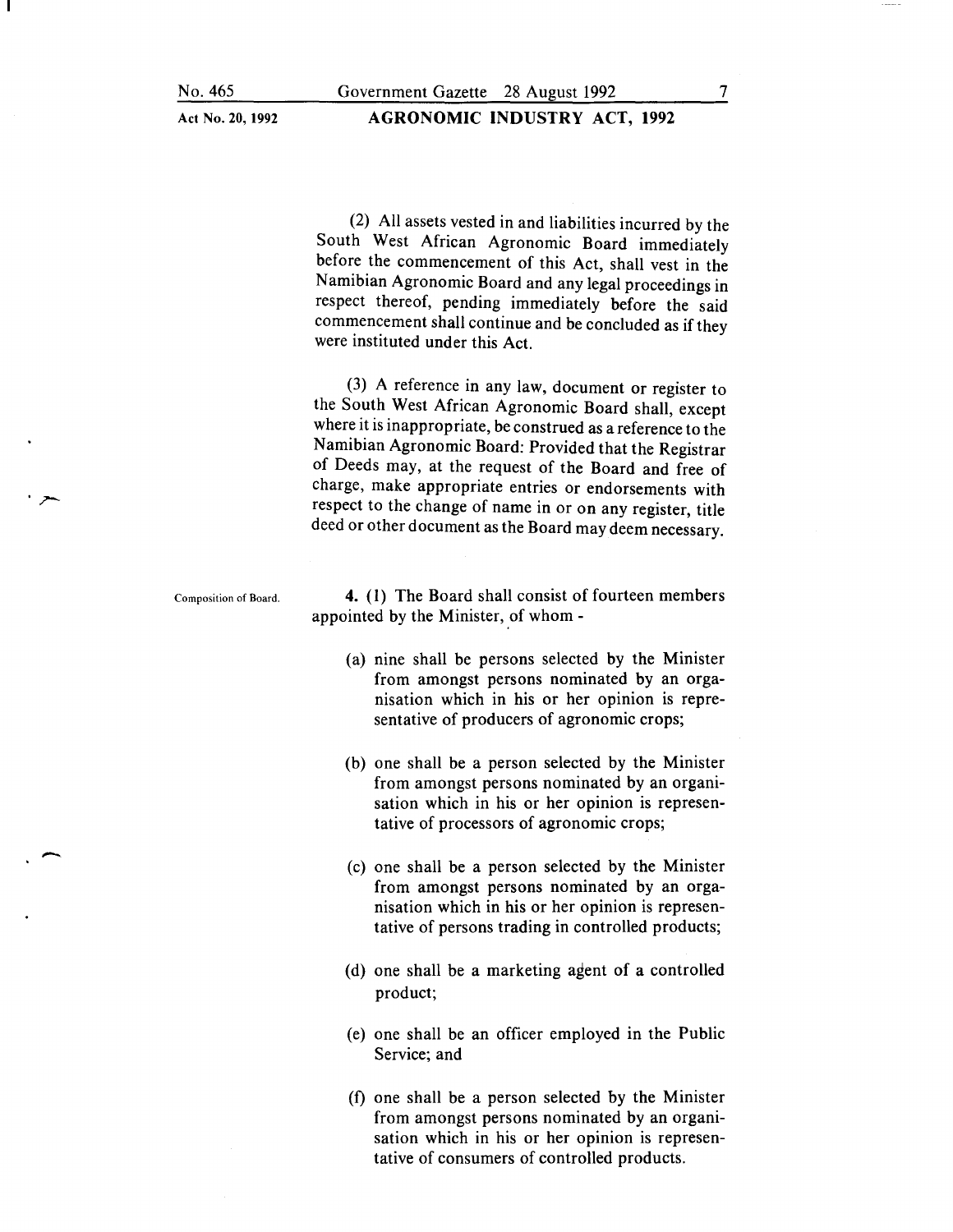(2) Where an organisation specified in paragraphs (a), (b), (c) or (f) of subsection (1) does not exist or fails to nominate the required number of persons for selection, the Minister may appoint such other persons as he or she may deem fit to be Board members under this section.

(3) Whenever any member of the Board is temporarily absent or there is a vacancy in the membership of the Board, the Minister may appoint a person he or she deems fit to act as a member of the Board for a specific period.

(4) The Board may from time to time appoint not more than three persons to advise it in the performance of its functions and duties under this Act, for such period as it may determine.

Tenure of office, and allowances of Board members and advisers.

5. (1) A member of the Board other than -

- (a) a member referred to in subsection (1)(e) of section 4; or
- (b) an acting member appointed under subsection (3) of section 4,

shall hold office for such period not exceeding three years, as the Minister may at the time of appointment determine.

(2) A member referred to in subsection  $(1)(e)$  of section 4 shall hold office for as long as the Minister deems necessary.

(3) Notwithstanding the provisions of subsection ( 1) of this section, a member of the Board whose period of office expires by effluxion of time shall be eligible for re-appointment for a further term.

- (4) Every-
- (a) member of the Board other than a member referred to in subsection  $(1)(e)$  of section 4;
- (b) acting member; and
- (c) adviser to the Board,

shall be paid out of the funds of the Board, such allowances as the Board, with the approval of the Minister, may from time to time determine.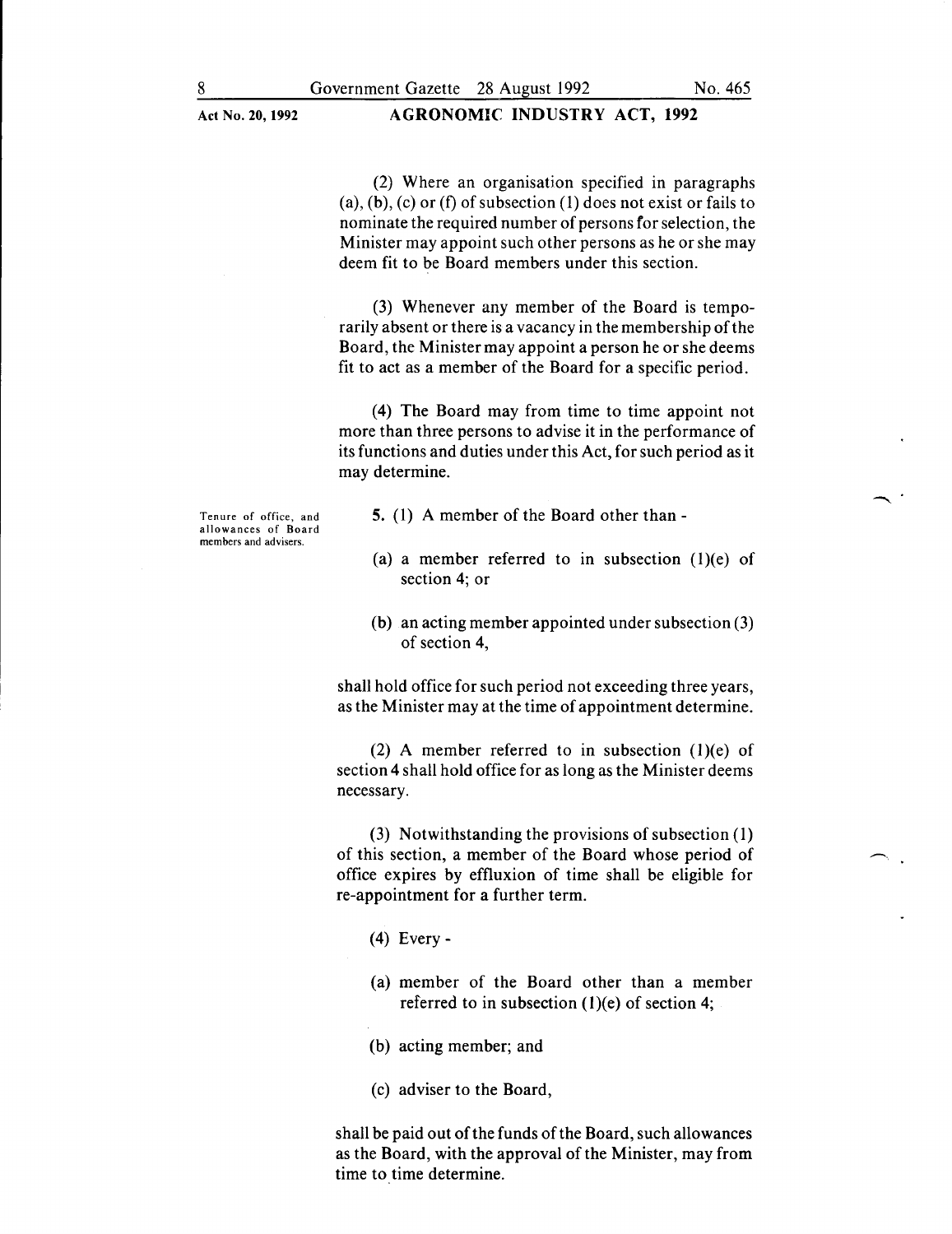#### AGRONOMIC INDUSTRY ACT, 1992

Vacation of office by Board members.

6. A member of the Board shall vacate his or her office if-

- (a) he or she signifies his or her intention to resign by written notice to the Minister;
- (b) his or her estate is sequestrated or he or she compromises with his or her creditors;
- (c) he or she is detained in an institution as a person of unsound mind under the provisions of any law;
- (d) he or she is convicted of a criminal offence and sentenced to a term of imprisonment without the option of a fine;
- (e) he or she has been absent from three consecutive meetings of the Board without its leave; or
- (f) the Minister for good and sufficient reasons removes him or her from office.

Chairperson and Deputy Chairperson of Board.

 $\cdot$   $\sim$ 

-

7. (I) The members of the Board shall from time to time elect from amongst themselves -

- (a) one person to be the Chairperson of the Board; and
- (b) one person to be the Deputy Chairperson of the Board,

both of whom shall, as long as they remain members of the Board, hold office for such period being not less than twelve months, as the Board may determine at the time of their election.

(2) Whenever the Chairperson is for any reason unable to perform his or her duties under this Act, the Deputy Chairperson shall act in his or her stead.

(3) Whenever the Chairperson and Deputy Chairperson are unable to preside over a meeting of the Board by reason of their absence therefrom, or for any other reason, the members present shall elect one of themselves to preside over that meeting.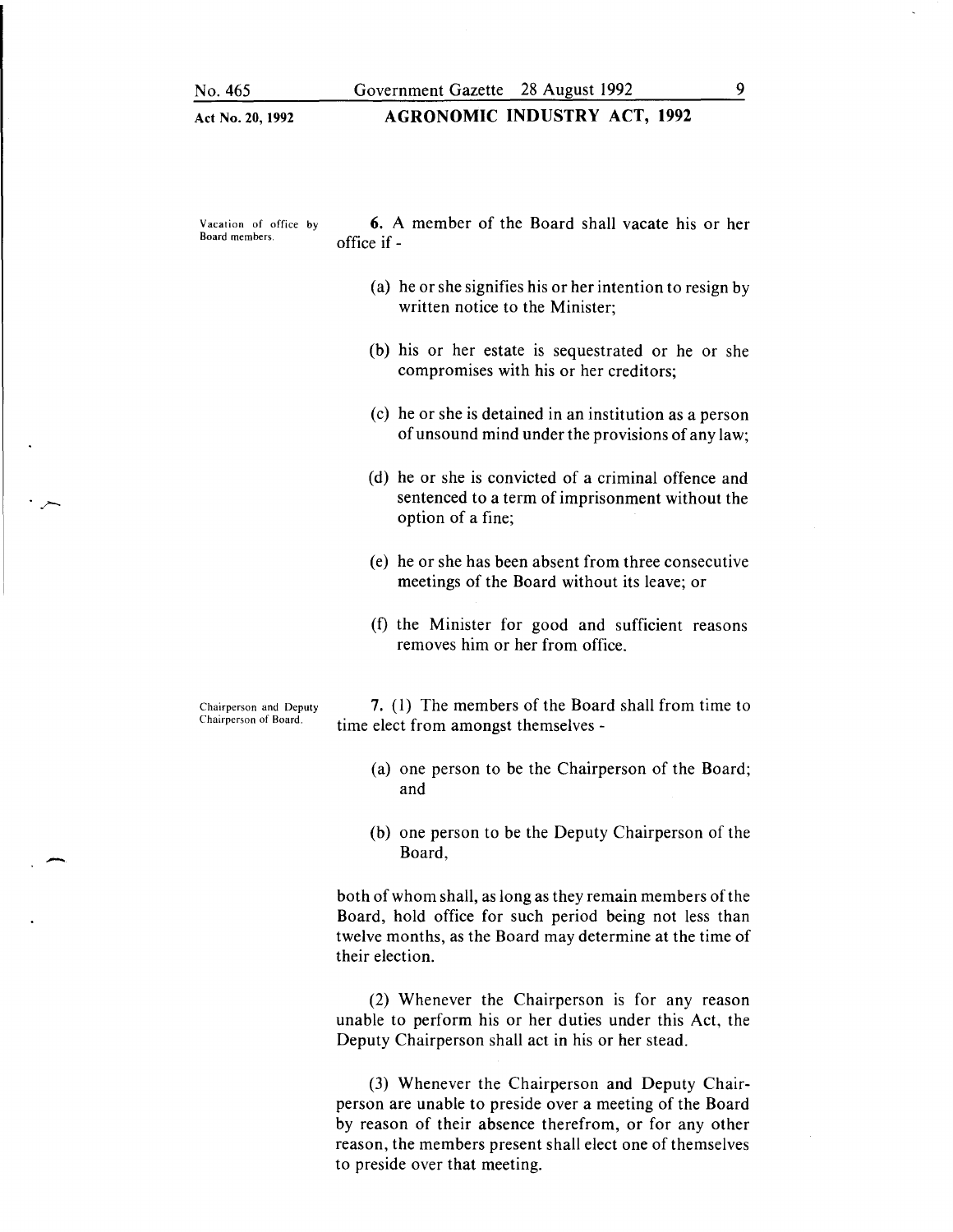Meetings and proceedings of the Board.

**8.** (I) Meetings of the Board shall be held at such times and places as the Board may from time to time determine.

(2) The Chairperson may at any time, and shall at the request of not less than six members of the Board, convene a special meeting of the Board to be held at such time and place as he or she may determine, after giving not less than fourteen days notice of such meeting to all members of the Board.

(3) The quorum for a meeting of the Board shall be eight members.

( 4) All questions at a meeting of the Board shall be decided by a majority of votes of the members present and voting, and in the event of an equality of votes the Chairperson or other member presiding, shall in addition to his or her deliberative vote, have a casting vote.

( 5) A decision or resolution of the Board shall not be rendered invalid only by reason of a vacancy in the Board's membership or the fact that a person who is not entitled to attend a meeting of the Board was in attendance when the decision or resolution was taken, if that decision or resolution was made by a majority of the members present and entitled to vote.

Objectives of the Board. **9.** The objectives of the Board are to promote the agronomic industry and to facilitate the production, processing, storage and marketing of controlled products in Namibia.

Powers of the Board.

**10.** (I) The Board shall have the following powers, namely-

- (a) subject to the approval of the Minister, to employ such persons as it may deem necessary for the performance of its functions under this Act, and to determine the duties, responsibilities, and terms and conditions of service of the said employees;
- (b) to purchase, hire or otherwise acquire than by way of donation, movable property and to rent, let, sell, hypothecate or otherwise dispose of such movable property;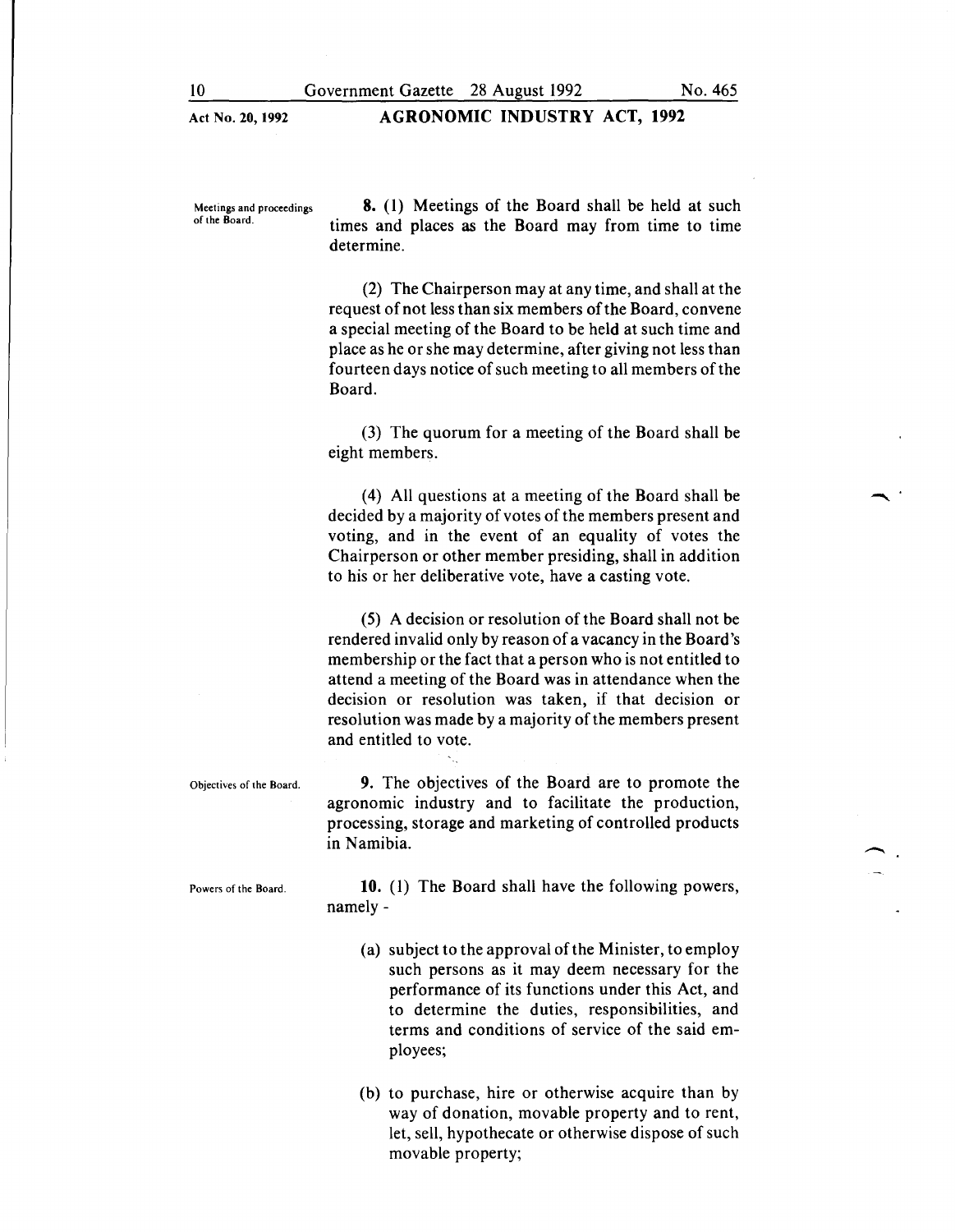- (c) with the approval of the Minister to acquire movable or immovable property by way of gift, grant or donation;
- (d) with the approval of the Minister to purchase, or acquire by lease or sublease, immovable property and to let, sublet, sell, hypothecate or otherwise dispose of such immovable property, except immovable property acquired by way of gift or donation;
- (e) to use in such manner as the Minister may approve any property donated to the Board;
- (f) with the approval of the Minister to take out insurance policies and to pay for the premiums out of the funds of the Board in respect of -
	- (i) bodily injury, disablement or death of members, employees and advisers of the Board, and of members of an advisory committee, being the direct result of an accident occuring in the course of their official duties under this Act; and
	- (ii) any loss or damage to property or risk or liability arising out of the performance of the functions or duties of the Board;
- (g) subject to conditions approved by the Minister, to appoint persons as agents of the Board to assist it in the performance of its functions and, subject to a right of appeal to the Minister, to refuse the application of any person to be appointed as agent or to terminate the appointment of any person as agent;
- (h) with the approval of the Minister
	- (i) to engage in activities that will foster and improve the market for controlled products in Namibia or elsewhere;
	- (ii) to render assistance by way of donation, loan or in any other manner to any body representing producers of agronomic crops in Namibia; and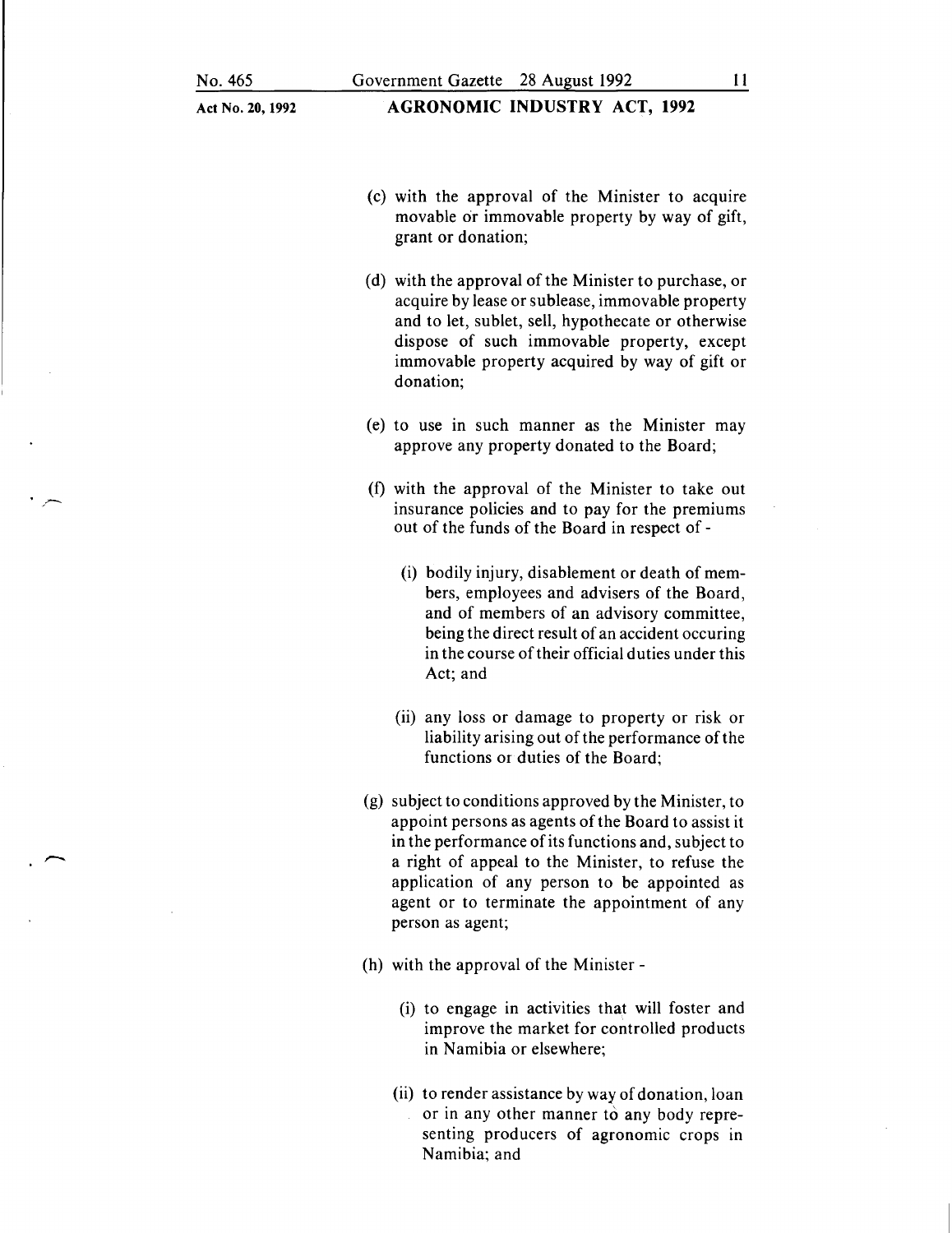- (iii) to render assistance by way of donation, loan or in any other manner to any person, body or organisation in Namibia carrying out research in the improvement of production, preservation, preparation, processing, storage or marketing of controlled products; and
- (i) to establish an information service for the agronomic industry in Namibia with a view to providing information, guidance and advice to producers of controlled products and other interested parties;
- (j) to register any person on application in the prescribed form, as a producer of a controlled product, on such conditions as the Board may determine and to refuse, subject to a right of appeal to the Minister, any such application;
- (k) to require any person engaged in the production, marketing, preparation, processing, preservation or storage of a controlled product to -
	- (i) keep specified records with respect to the product; and
	- (ii) furnish the Board with specified information or returns in a specified manner and at specified times;
- (1) with the approval of the Minister to borrow such monies as the Board may require for the performance of its functions and achievement of its objectives under this Act;
- (m) subject to a right of appeal to the Minister to cancel the registration of a person registered under paragraph (j) of this subsection, who in their opinion has contravened the provisions of this Act or any of the conditions of registration;
- (n) with the approval of the Minister, to prohibit the producer of a controlled product from selling, importing or exporting that product except-

-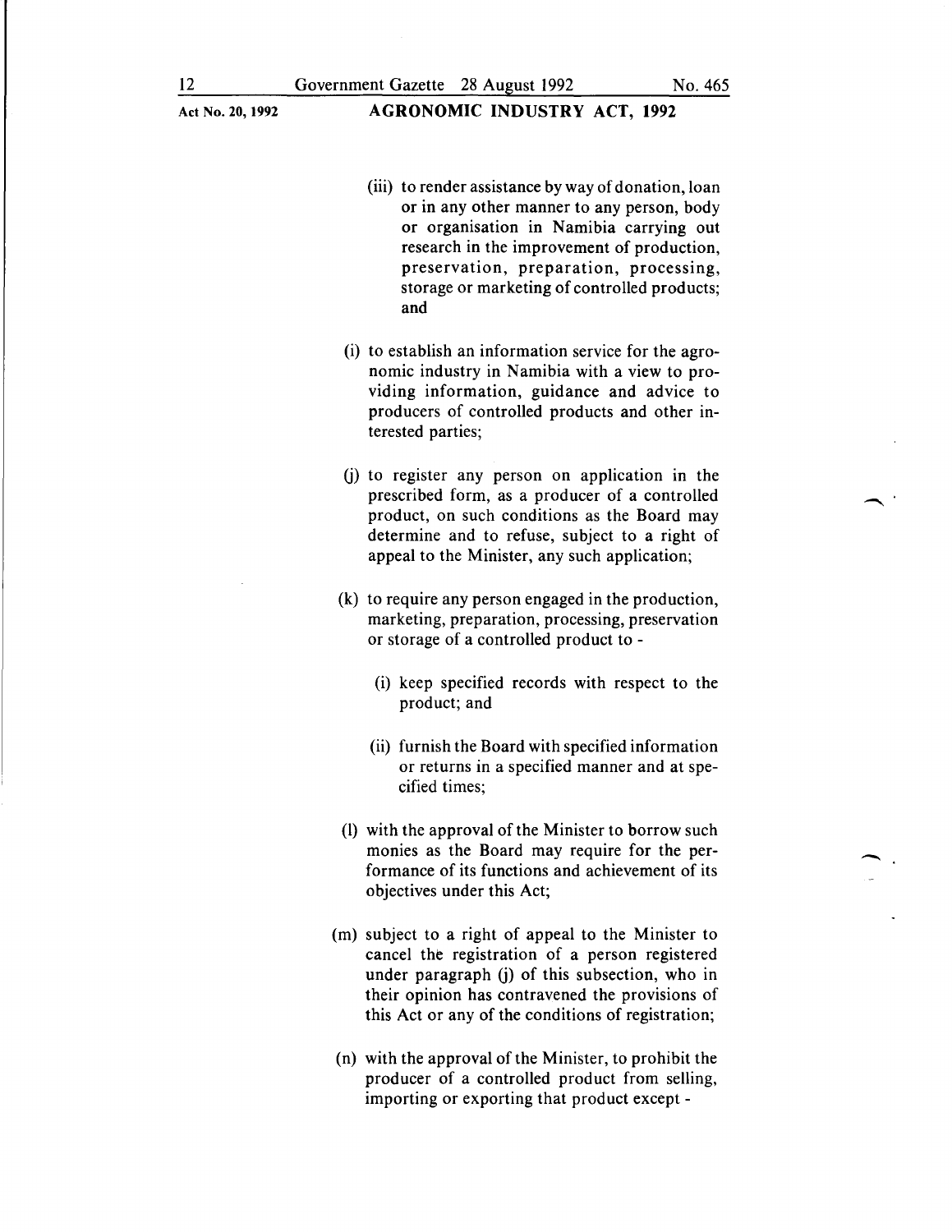-

 $\ddot{\cdot}$ 

| Act No. 20, 1992 | <b>AGRONOMIC INDUSTRY ACT, 1992</b>                                                                                                                                                                                                                                                                                                                                 |
|------------------|---------------------------------------------------------------------------------------------------------------------------------------------------------------------------------------------------------------------------------------------------------------------------------------------------------------------------------------------------------------------|
|                  | (i) after due registration with the Board and due<br>compliance with the conditions of registra-<br>tion; or                                                                                                                                                                                                                                                        |
|                  | (ii) through the agency of the Board or of<br>specified persons; or                                                                                                                                                                                                                                                                                                 |
|                  | (iii) in accordance with the terms of exemption<br>by the Board from the prohibition; or                                                                                                                                                                                                                                                                            |
|                  | (iv) in such quantities, or for such purpose, or at<br>such times as the Board may direct; or                                                                                                                                                                                                                                                                       |
|                  | (v) in accordance with the terms of a permit<br>issued under paragraph (o) of this sub-<br>section; or                                                                                                                                                                                                                                                              |
|                  | (vi) in accordance with any other conditions and<br>for purposes specified by the Board;                                                                                                                                                                                                                                                                            |
|                  | (o) to issue permits with respect to the sale, impor-<br>tation or exportation of a controlled product;                                                                                                                                                                                                                                                             |
|                  | (p) subject to a right of appeal to the Minister -                                                                                                                                                                                                                                                                                                                  |
|                  | (i) to cancel the permit of any person who in<br>their opinion has contravened the terms of<br>that permit or the provisions of this Act;                                                                                                                                                                                                                           |
|                  | (ii) to prohibit any person from erecting or<br>operating a factory, or refrigeration plant or<br>processing plant for the purposes of pro-<br>ducing, processing or storing a controlled<br>product except with the written approval of<br>and in accordance with conditions deter-<br>mined by the Board, or any exemption from<br>the prohibition, by the Board. |
|                  | (q) to buy a controlled product at such price as the<br>Minister may approve, and to treat, classify,<br>pack, store, process, insure, advertise or convey in<br>an unprocessed or semi-processed form and to                                                                                                                                                       |

(r) with the approval of the Minister, to undertake the marketing or distribution for sale of a con-

product from the market;

sell the controlled product, or to withhold the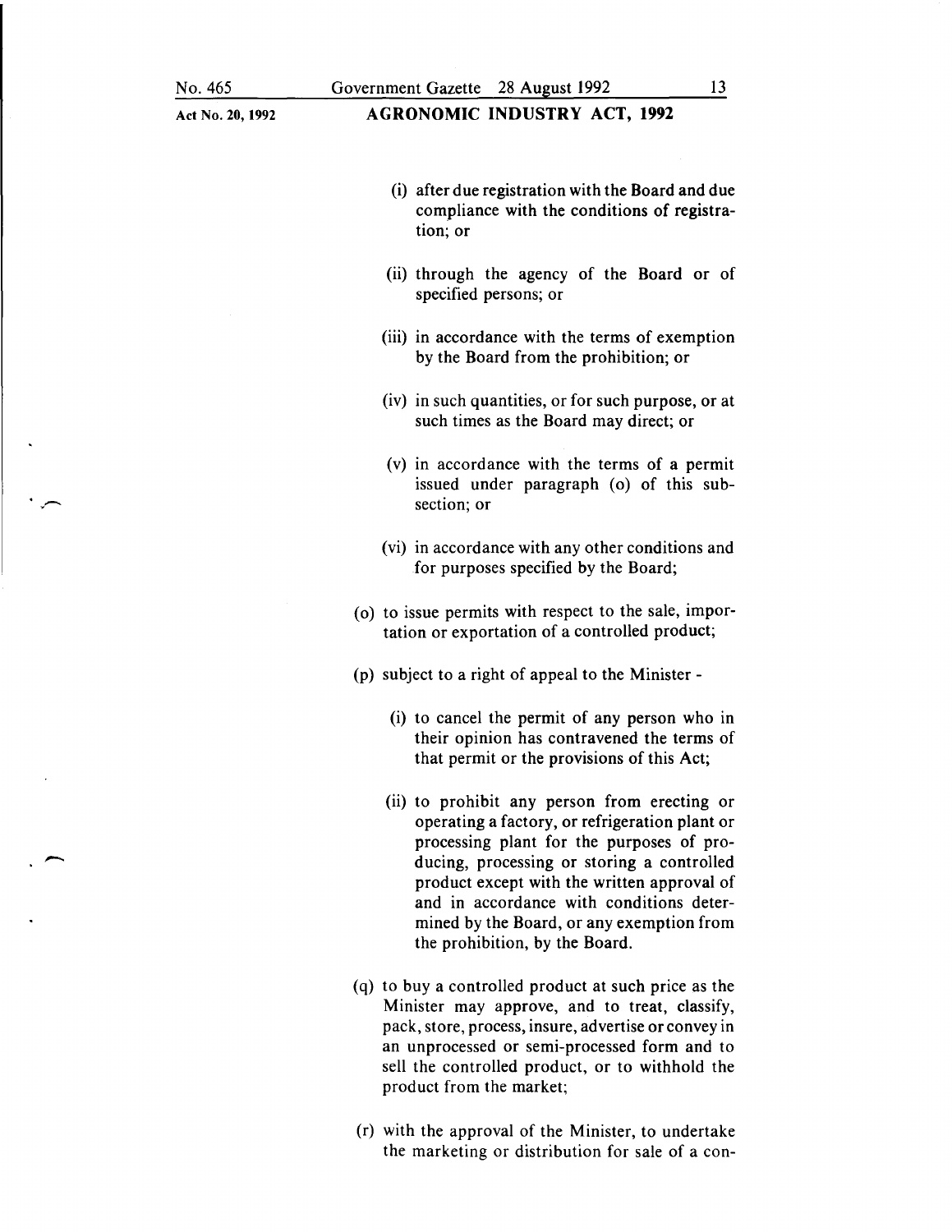trolled product or to act as agent for the purposes of receipt, conveyance, processing, classification or sale of that product;

- (s) to co-operate with any other body involved in the marketing and distribution of a controlled product; and
- (t) to exercise such other powers as may be necessary for the performance of its functions and achievement of its objectives under this Act.

(2) A requirement by the Board under paragraph (k) of subsection (l) and any prohibition under this section and the date of commencement thereof shall be communicated by-

- (a) notice in the *Gazette;* or
- (b) notice to the persons affected, in such manner as the Minister may from time to time or in a particular case, determine.

Appeal from decision of the Board.

**11.** Where under this Act a decision of the Board is subject to a right of appeal to the Minister, the person aggrieved by the decision may within fourteen days after notification of the decision, lodge an appeal with the Minister, who may confirm, vary or set aside the decision as he or she deems fit.

## PART III ADVISORY COMMITTEES AND INSPECTORS OF THE BOARD

**12.** ( 1) The Board may -

Advisory Committees of the Board.

> (a) from time to time establish advisory committees to advise it in the performance of any of its duties and may for such period as it may determine, appoint such members of the Board or other persons as it may deem necessary to be members of the advisory committees; and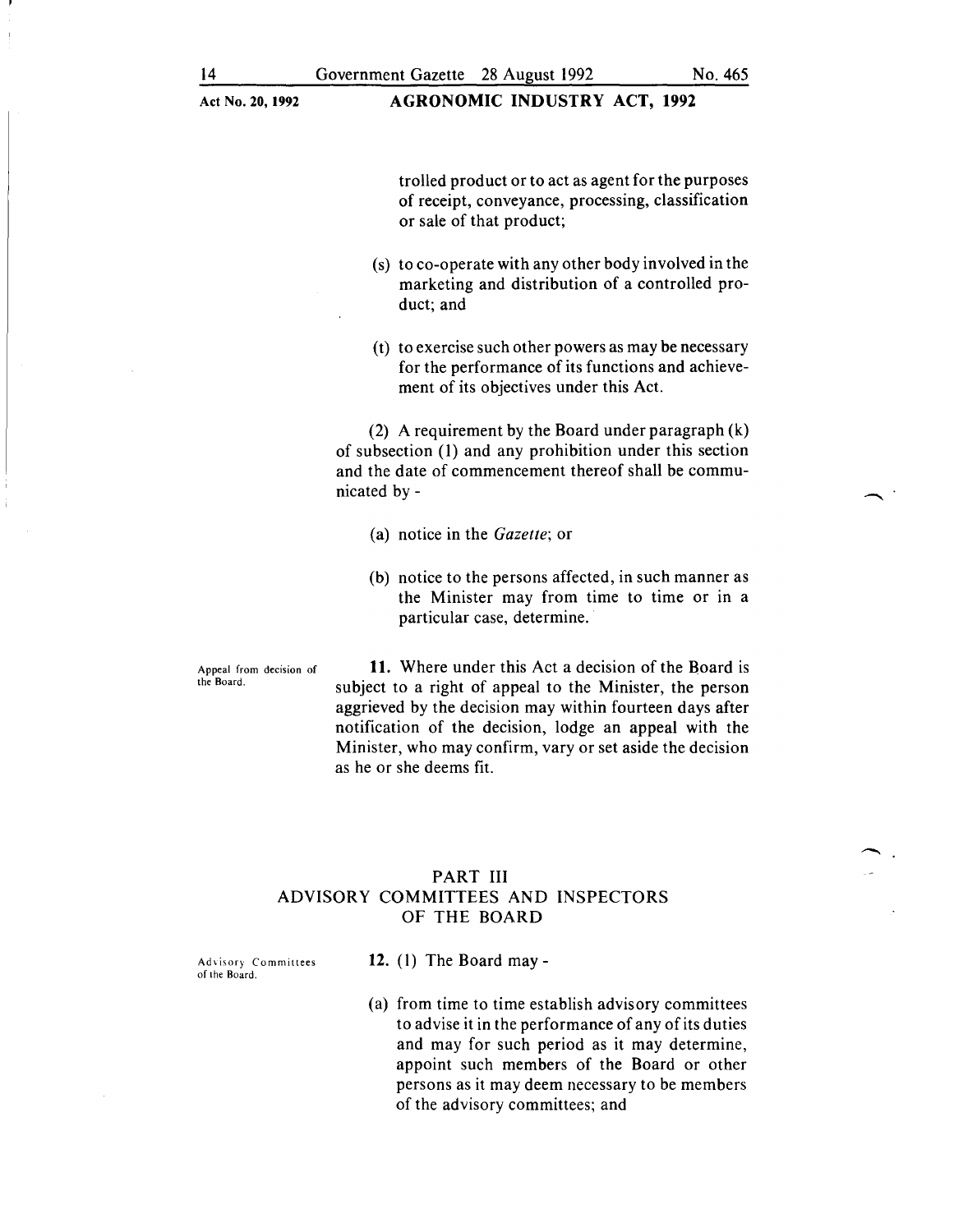(b) designate a member of an advisory committee to be Chairperson thereof and in his or her absence, any other member to act as Chairperson.

(2) The Chairperson of the Board shall be an exofficio member of every advisory committee.

(3) In the performance of its duties, an advisory committee shall -

- (a) act in accordance with the directions of the Board and the provisions of this Act; and
- (b) in respect of its findings and recommendations, report to the Board which shall then take the final decision on any matter.

(4) Members of an advisory committee other than members of the Board shall receive such allowances as the Board may, with the approval of the Minister, from time to time, determine.

(5) The provisions of subsection (5) of section 8 shall *mutatis mutandis* apply to the meetings and proceedings of an advisory committee.

Appointment and powers of Inspectors.

-

13. ( 1) The Board may appoint any of its employees to be an inspector of controlled products, under this Act and furnish him or her with a certificate of appointment, which he or she shall produce on demand, in the performance of his or her duties under this Act.

(2) Subject to the provisions of subsection (3) and for the purposes of ensuring compliance with the provisions of this Act or any permit issued thereunder, an inspector may at all reasonable times and without a warrant or permission, enter premises upon which he or she has reason to suspect that a controlled product is being kept, sold, manufactured, produced, processed, treated, prepared, graded, classified, packed or marked and -

- (a) search the premises in order to ascertain whether a controlled product is present on the premises;
- (b) require a person in charge of the premises to declare all controlled products in his or her possession or under his or her charge;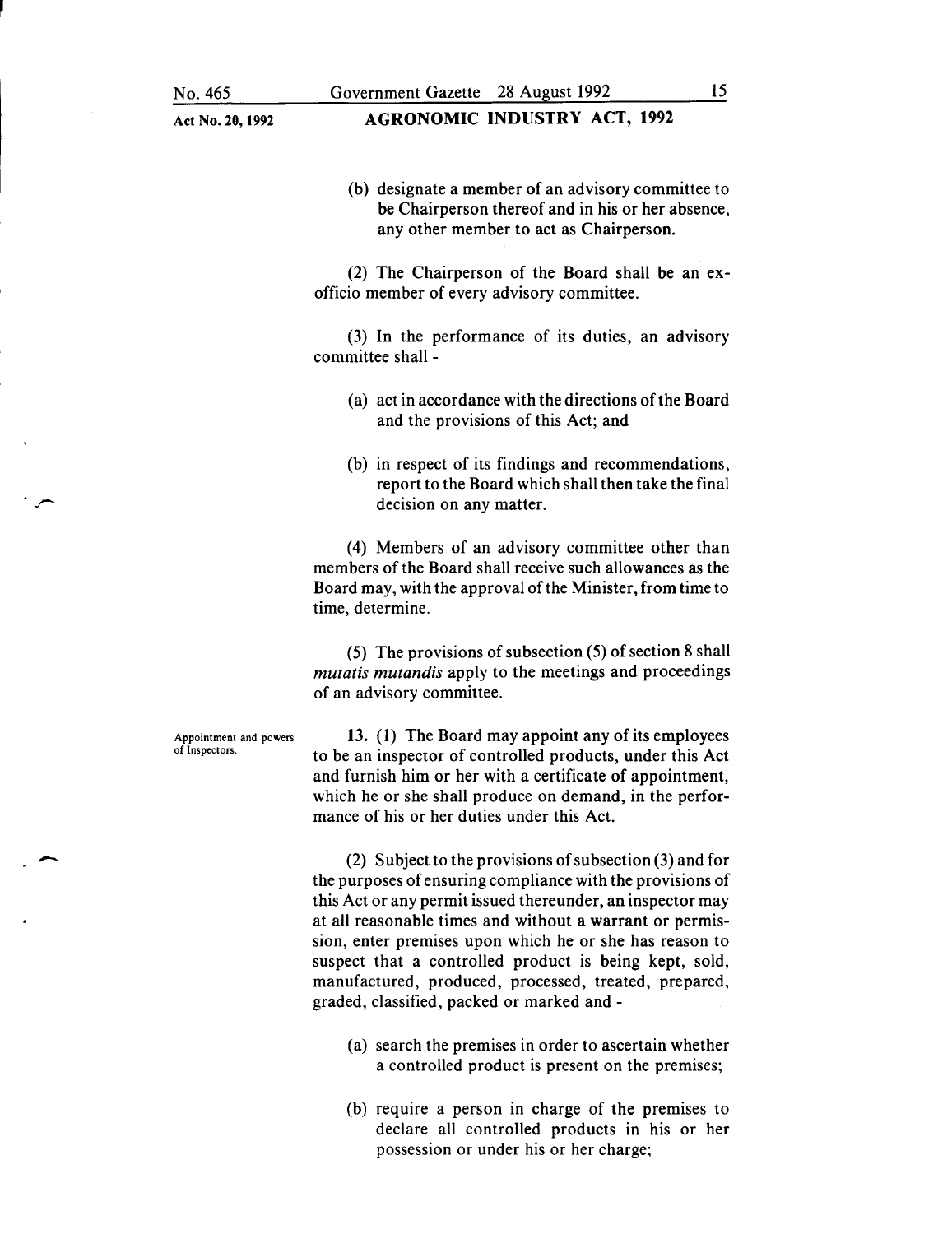### Act No. 20,1992 **AGRONOMIC INDUSTRY ACT, 1992**

- (c) inspect or cause to be inspected any controlled products found on the premises and demand such information from the person in charge of the premises as is necessary to establish compliance with the provisions of this Act;
- (d) take samples of a controlled product found on the premises for purposes of analysis, classification, or grading;
- (e) seize and remove from the premises, any controlled product or portion thereof, book, document or record which in the inspector's opinion may furnish proof of contravention of the provisions of this Act or a permit issued thereunder, and mark the property with an identification mark;
- (f) examine any book, document or record found on the premises which in the inspector's opinion may contain information relating to a controlled product, to take copies or extracts therefrom, and demand from the person in charge an explanation of any entry therein; and
- (g) grade, classify, pack, mark, regrade, reclassify or re-pack in accordance with the provisions of this Act, a controlled product found on the premises; or require the person in charge to grade, classify, pack or mark the controlled product accordingly.

(2) In the performance of his or her functions under this Act, an inspector may be accompanied and assisted by any of the following persons, namely -

- (a) an assistant;
- (b) an interpreter; or
- (c) a police officer.

(3) No home of any person shall be entered into by an inspector performing his or her duties under this section unless the entry and search has been authorised by a warrant issued by a magistrate or judge within the jurisdiction where the home is situated, upon oath by the inspector that -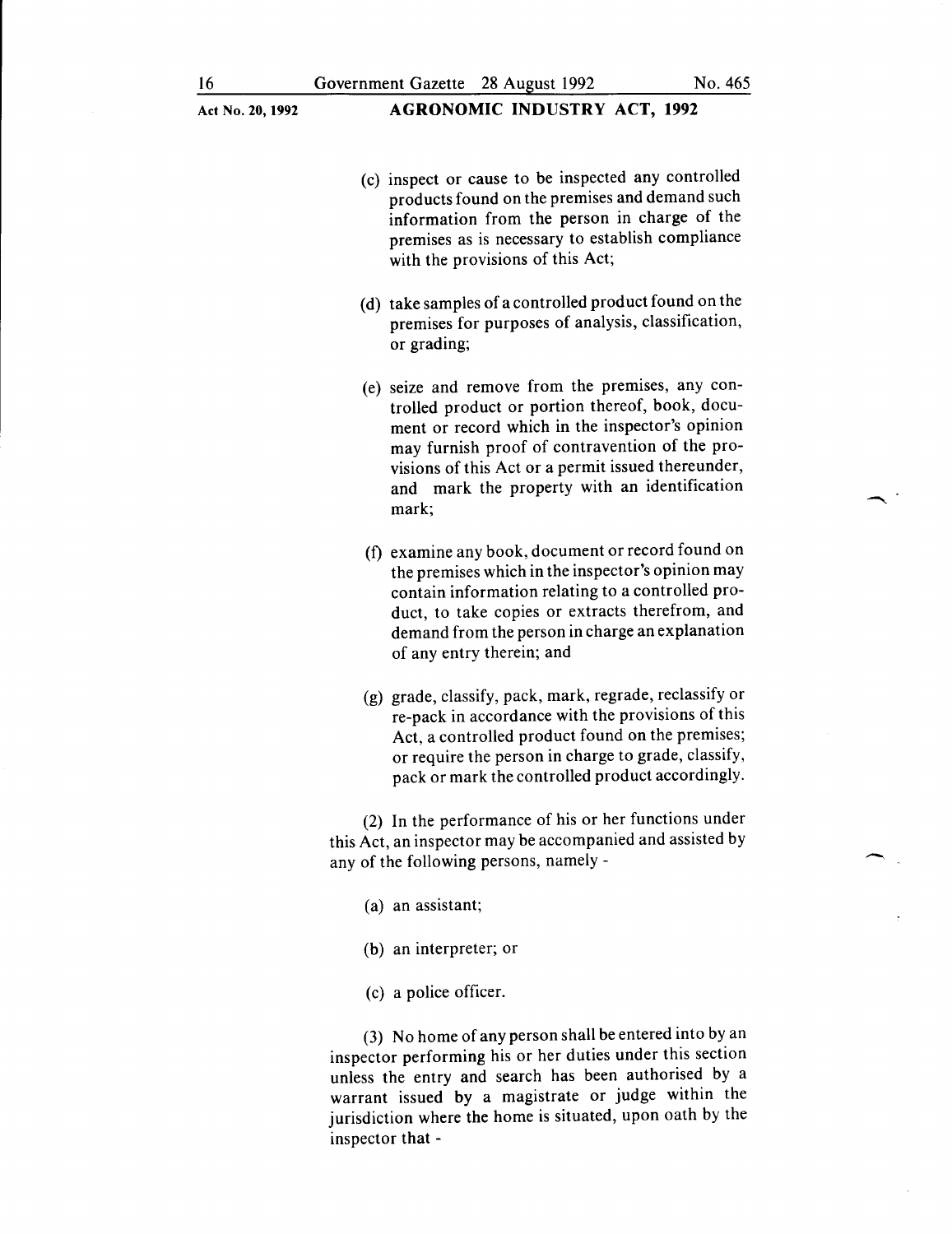- (a) there are reasonable grounds to believe that a controlled product, book, document or record required for further investigation under this Act is in that home; and
- (b) the search is necessary for a purpose referred to in Article 13(1) of the Constitution:

Provided that nothing in this subsection shall be construed as prohibiting a search without a warrrant under Article 13(2)(b) of the Constitution.

(4) A search conducted by an inspector under this section shall -

- (a) not be excessively intrusive having regard to the contravention suspected; and
- (b) comply with the provisions of section  $21(3)(a)$  and (4) and section 29 of the Criminal Procedure Act, 1977 (Act 51 of 1977).

### PART IV FINANCES, ACCOUNTS AND AUDITING

Funds of the Board and bank accounts.

**14.** (I) The funds and resources of the Board shall consist of-

- (a) such moneys as may be appropriated by Parliament for the purposes of the Board;
- (b) all moneys paid to the Board by way of grants, donations, gifts, fees, rent, levies or interest;
- (c) all moneys derived from the sale of any property belonging to the Board, and all accumulations of income derived from any such property; and
- (d) any other funds lawfully received by the Board for its purposes under this Act.

(2) The Board shall, with the approval of the Minister, open with a banking institution and operate -

(a) a general account into which shall be deposited-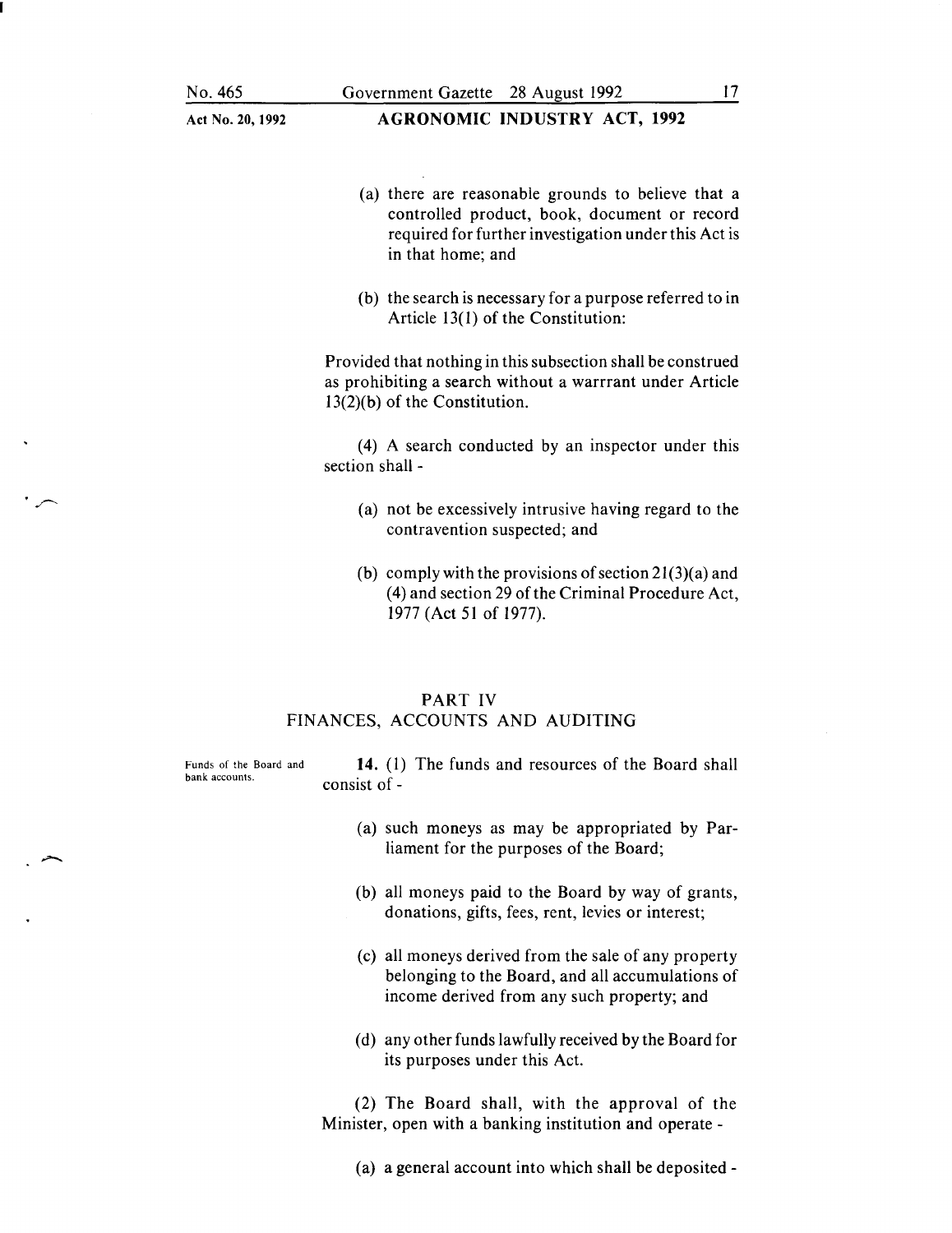### Act No. 20, 1992 **AGRONOMIC INDUSTRY ACT, 1992**

- (i) all moneys received by the Board other than moneys referred to in paragraphs (b) or (c) or this subsection; and
- (ii) all interest derived from the investment of moneys standing to the credit of any account of the Board,

which moneys shall, subject to the directions of the Minister, be used for the performance of the Board's functions under this Act;

- (b) a special account in respect of each special levy imposed into which shall be deposited -
	- (i) all moneys derived from collections of the special levy; and
	- (ii) moneys accruing to that account from any other source,

which moneys shall, subject to the directions of the Minister, be used for the purposes for which the special levy is imposed; and

- (c) a reserve account into which shall be deposited-
	- (i) all such moneys as the Minister may periodically determine; and
	- (ii) moneys accruing to that account from any other source,

which moneys shall be used for such purposes as the Minister may, on the recommendation of the Board, determine.

(3) The Board may, with the prior authorisation of the Minister, transfer funds from one of its accounts to another.

(4) No monies shall be withdrawn from a bank account of the Board except by cheque or other instrument signed by such members or employees of the Board as the Board may by resolution authorise, and every payment out of the funds of the Board shall be authorised by a prior resolution of the Board.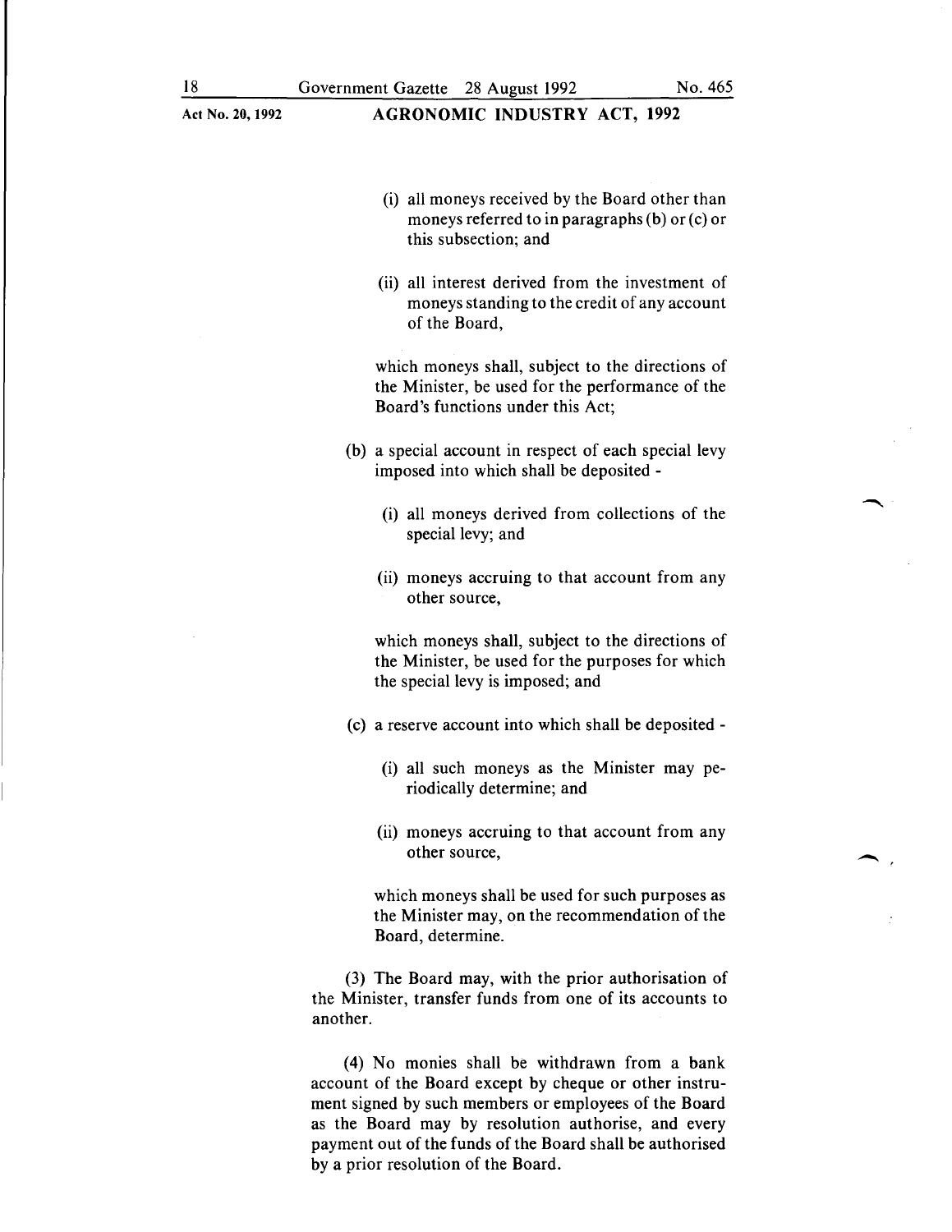(5) The Board shall, subject to the provisions of section 17 keep proper accounts in respect of moneys received and expended in respect of each bank account, and may, with the approval of the Minister, invest any moneys standing to its credit on any bank account and not immediately required for use, in such manner as it may determine.

Estimates of annual income and expenditure.

**15.** (1) The Board shall before the beginning of every financial year, cause to be prepared and shall adopt annual estimages of income and expenditure for the ensuing year.

(2) Supplementary estimates may be adopted by the Board at any of its meetings.

(3) A copy of all annual estimates and supplementary estimates, shall upon their adoption, be submitted to the Minister for his or her approval.

(4) No expenditure shall be incurred by the Board during a financial year except in accordance with the estimates approved by the Minister under subsection (3) of this section in respect of that financial year.

**16.** The financial year of the Board shall commence on the first day of April in one year and end on the thirty-first day of March in the ensuing year.

**17.** ( l) The Board shall, as soon as is practicable after the close of the financial year, prepare a statement of its income and expenditure during the previous financial year and a balance sheet showing its financial position at the end of that financial year.

(2) The Board's statement of accounts and balance sheet referred to in subsection (l) shall be submitted to the Auditor-General who shall audit them and prepare a report in respect thereto.

(3) The Board shall within six months after the close of the financial year submit to the Minister in respect of that financial year -

(a) a report of the Board's operations for that year;

(b) the Auditor-General's report referred to in subsection (2) of this section; and

Accounts, auditing, financial and operational reports.

Financial year.

 $\overline{\phantom{0}}$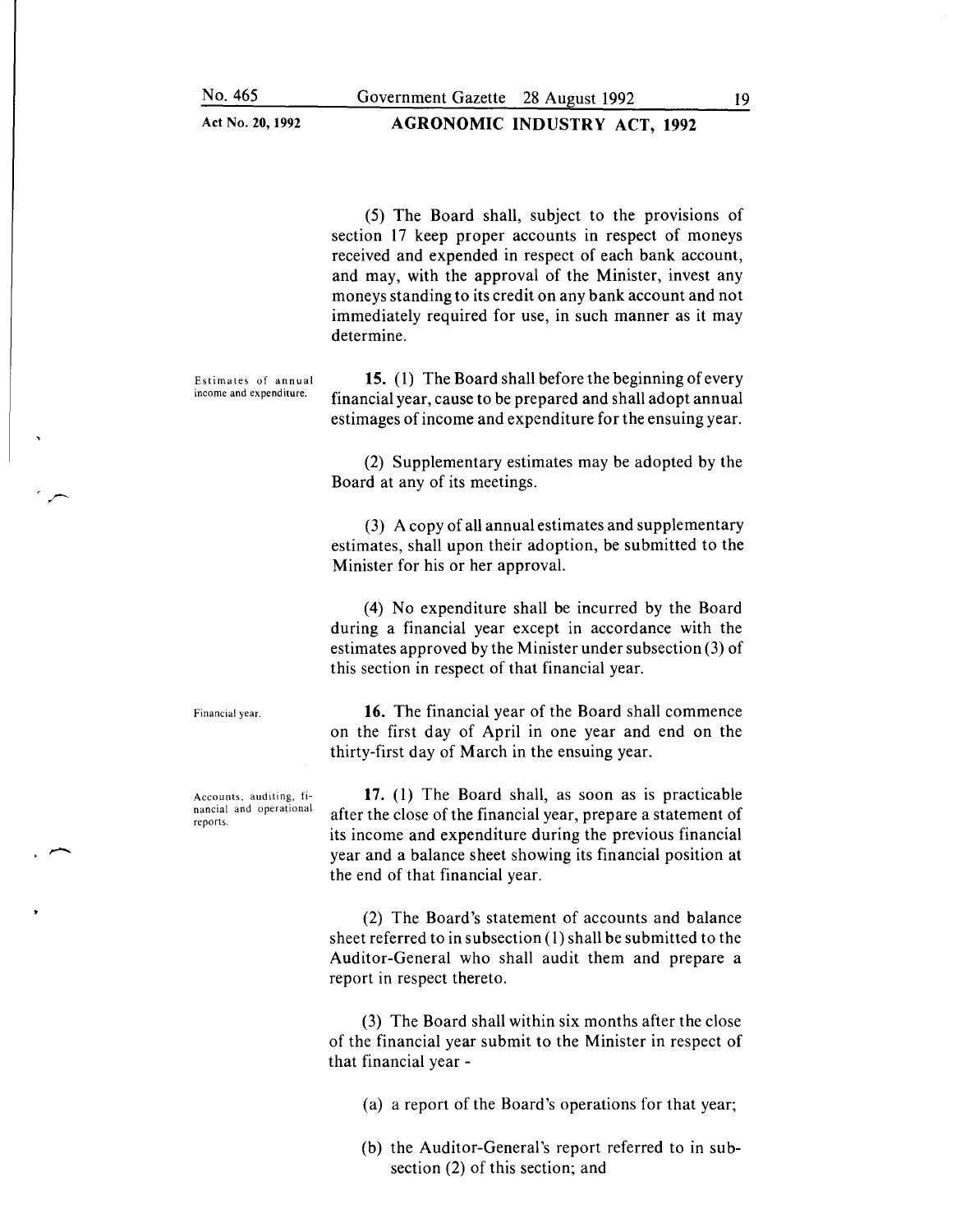(c) a copy of the audited statement of accounts and balance sheet for that year,

and the Minister shall cause the reports and statements to be laid before the National Assembly within fourteen days of receipt thereof or as soon thereafter as the National Assembly resumes sitting.

18. (1) The Minister may from time to time on the recommendation of the Board and by notice in the *Gazette*, impose a general or special levy on a controlled product or category of controlled products.

- (2) The notice imposing the levy shall specify -
- (a) the controlled product or category of controlled products to which the levy applies;
- (b) the rate of levy payable;
- (c) the persons obliged to pay the levy;
- (d) the date with effect from which the levy is due;
- (e) the person or body appointed as agent to collect the levy on behalf of the Board; and
- (f) in the case of a special levy, the purpose for which it is imposed.

(3) The Minister may by notice in the *Gazette* abolish a levy or change the rate of levy payable under this section.

(4) Whenever a levy under this section is paid by one person on behalf of another, the Board shall pay to the first-mentioned person a prescribed commission in respect of the payment, and the person so paying may recover the amount of the levy in the prescribed manner from that other person.

## PART V MISCELLANEOUS PROVISIONS

General prohibition of sale of controlled products.

19. (1) The Minister may by notice in the *Gazette,*  prohibit the sale of a controlled product or category or

Levies.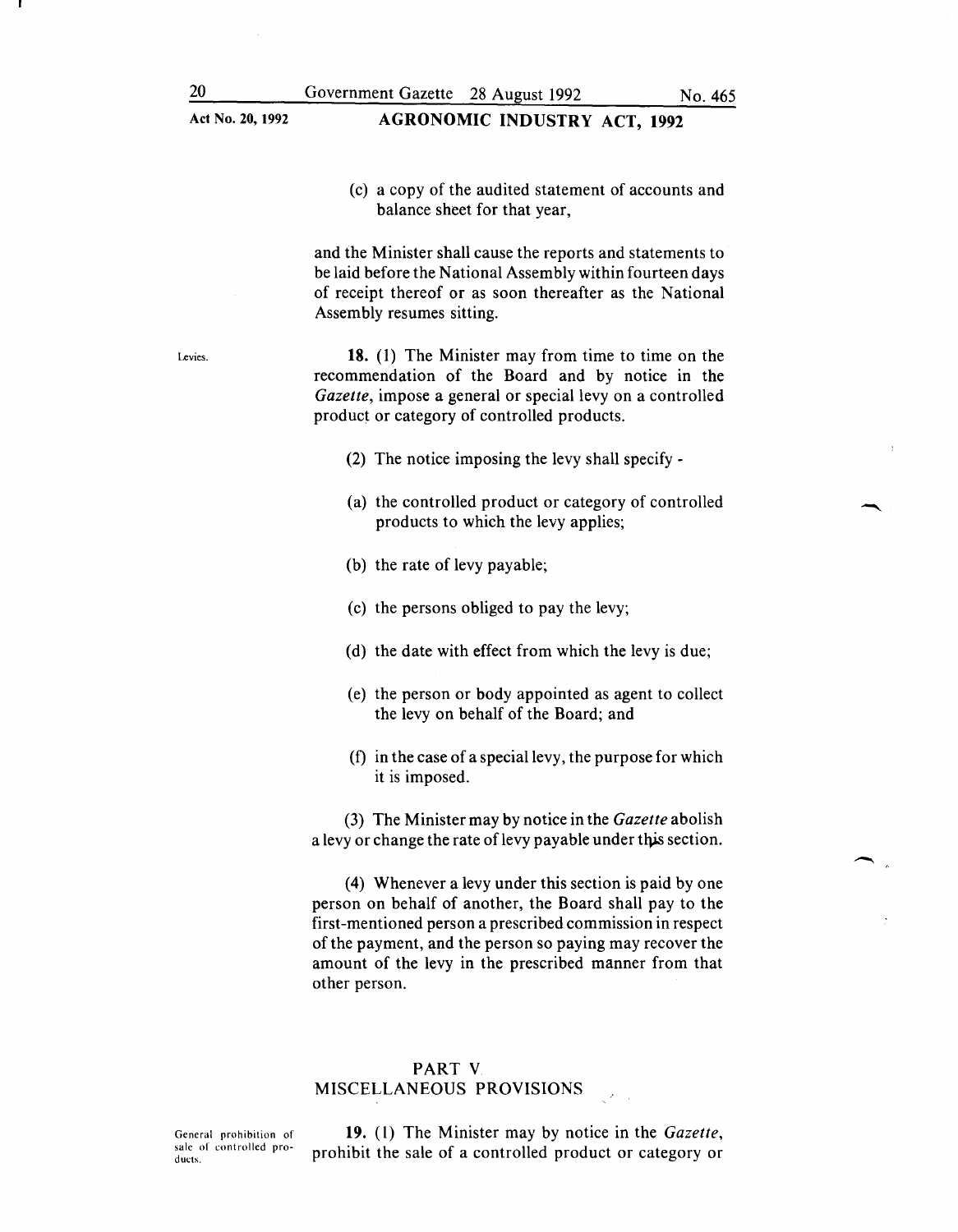$\cdot$   $\sim$ 

 $\rightarrow$ 

| Act No. 20, 1992  | <b>AGRONOMIC INDUSTRY ACT, 1992</b>                                                                                                                                                                                                     |
|-------------------|-----------------------------------------------------------------------------------------------------------------------------------------------------------------------------------------------------------------------------------------|
|                   | controlled products or prohibit such sale in a specified area<br>or at a specified place or for a specified purpose -                                                                                                                   |
|                   | (a) unless it is sold according to prescribed grades or<br>categories; or                                                                                                                                                               |
|                   | (b) unless it contains the prescribed ingredients and<br>complies with the prescribed standards of com-<br>position; or                                                                                                                 |
|                   | (c) unless it is packed in a prescribed container in a<br>prescribed manner; or                                                                                                                                                         |
|                   | (d) unless it is marked with the prescribed particulars<br>in a prescribed manner; or                                                                                                                                                   |
|                   | (e) if it contains prescribed prohibited substances; or                                                                                                                                                                                 |
|                   | (f) unless it is sold in accordance with the conditions<br>of an exemption certificate issued by the Minister<br>under subsection (2) of this section.                                                                                  |
|                   | (2) The Minister may exempt any person from the<br>general prohibition imposed under subsection (1) by the<br>issue of a certificate specifying the conditions under which<br>that person may sell the controlled product.              |
| Fixing of prices. | 20. (1) The Minister may after consultation with the<br>Board and by notice in the Gazette -                                                                                                                                            |
|                   | (a) fix the price of a controlled product;                                                                                                                                                                                              |
|                   | (b) require a person selling a controlled product on<br>credit to furnish the Board with a copy of the<br>invoice in respect of the credit sale, for the<br>purposes of ascertaining compliance with the<br>provisions of this section; |
|                   | (c) require a person selling a controlled product to<br>display the price of that product in a manner and<br>on premises specified in the notice.                                                                                       |
|                   | (2) A person who contravenes the provisions of this<br>section by -                                                                                                                                                                     |
|                   | (a) selling a controlled product at a price other than                                                                                                                                                                                  |

that fixed by the Minister in the notice; or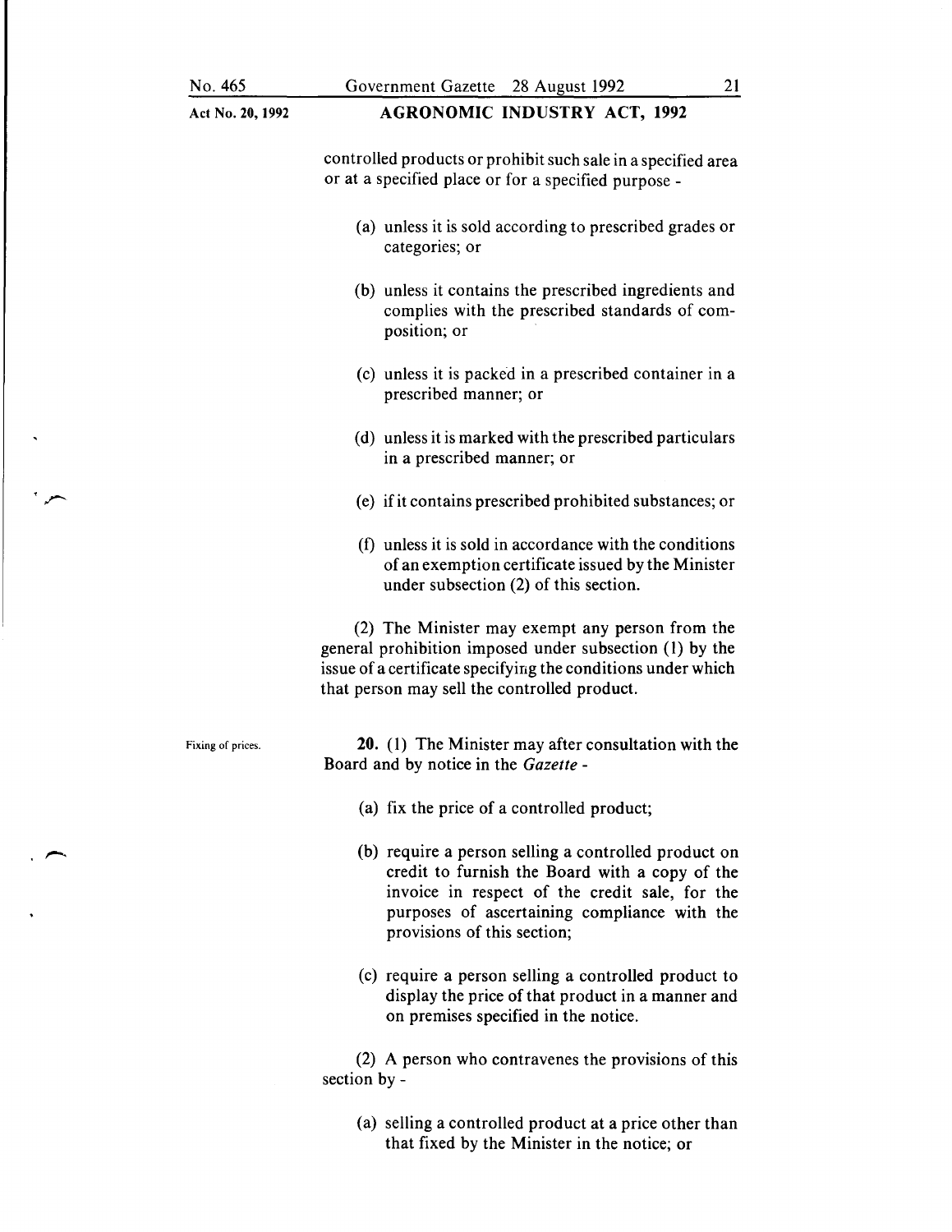### Act No. 20, 1992 **AGRONOMIC INDUSTRY ACT, 1992**

- (b) failing or refusing to furnish the Board with a copy of an invoice in respect of a credit sale; or
- (c) failing or refusing to display the price of a controlled product in a specified manner or on specified premises.

commits an offence and is liable on conviction to a fine not exceeding R3 000 or to imprisonment for a period not exceeding six months or to both such fine and imprisonment.

**21.** (I) The Minister may after consultation with the Board, by notice in the *Gazette* -

- (a) prohibit the importation into or exportation from Namibia, of a controlled product;
- (b) prohibit the importation into or exportation from Namibia, of a controlled product except by the Board or a holder of a permit issued by the Board and in accordance with the conditions specified in the permit.

(2) Where the Board is satisfied that a case of illegal importation or exportation of a controlled product is under investigation against any person applying for a permit under subsection  $l(b)$ , the Board shall not issue to that person a permit until the investigation has been concluded and the person exonerated.

(3) A person aggrieved by the Board's refusal to issue a permit under subsection (2) of this section may within fourteen days of the refusal, appeal to the Minister.

Offences and penalties.

**22.** (1) A person who-

- (a) falsely represents himself or herself to be an inspector under this Act;
- (b) obstructs, hinders or delays an inspector or a person lawfully accompanying him or her in the performance of his or her duties under this Act;
- (c) refuses to answer any questions put to him or her by an inspector in the course of his or her duties under this Act, or in reply to the questions makes a statement or representation knowing it to be false or not believing it to be true;

Restriction of importation and exportation of controlled products.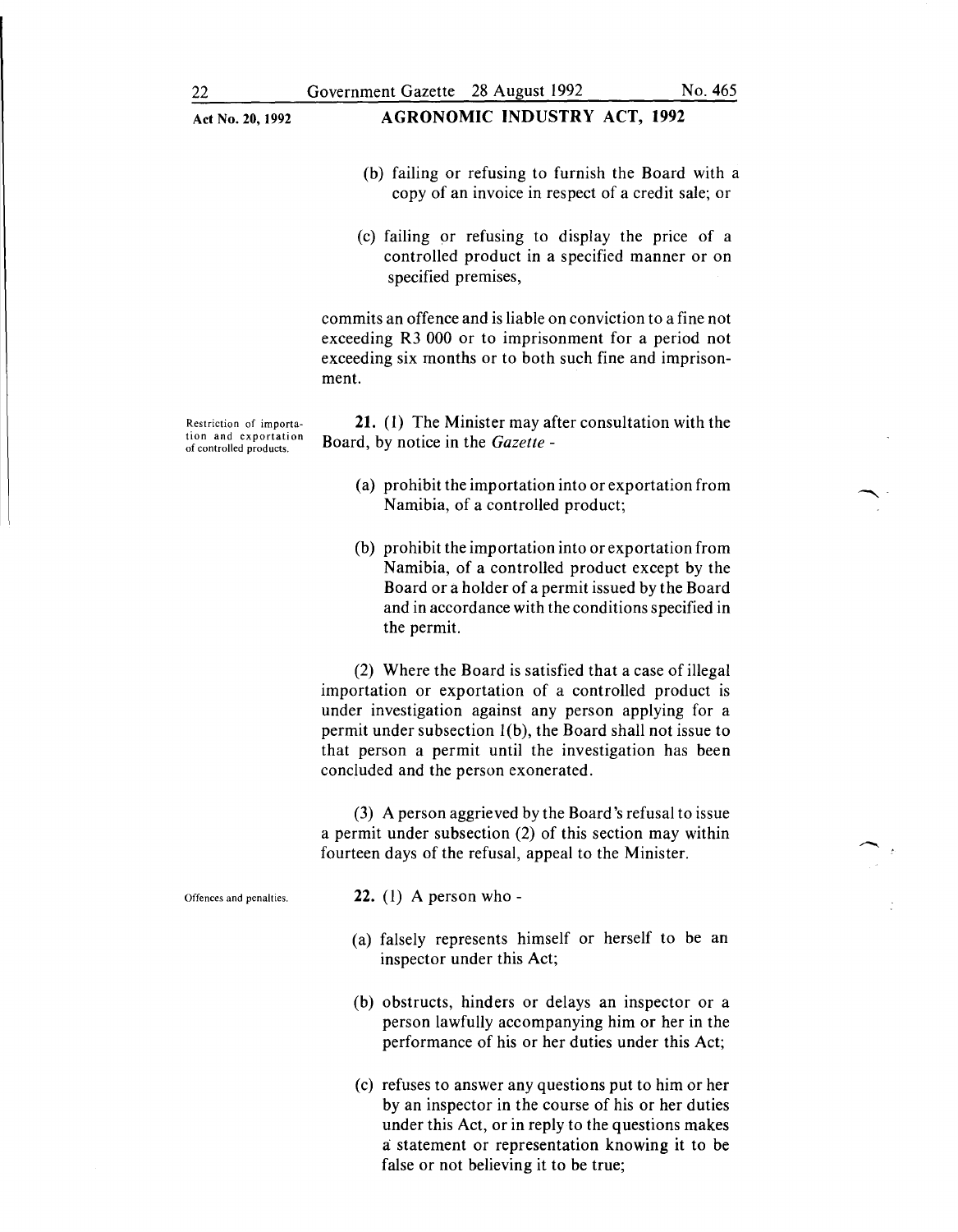- (d) without the written consent of an inspector removes from the place where it has been left, tampers with, destroys or in any way makes alteration to anything seized by an inspector in the exercise of his or her powers;
- (e) refuses or fails, without reasonable cause, to comply with a requirement under section  $10(1)(k)$ or  $13(2)(b)$  or  $(g)$ ;
- (f) does any act in contravention of a prohibition imposed under section 10(1), 19 or 21; or
- (g) fails to pay a levy due under this Act within the specified time,

commits an offence and is liable on conviction to a fine not exceeding R3 000 or to imprisonment for a term not exceeding six months or to both such fine and imprisonment.

(2) Where a person is convicted of failure to pay a levy under paragraph (g) of subsection ( **1),** the court shall in addition to the penalty imposed for that offence, order that person to pay to the Board the outstanding amount of the levy due, whereupon such order shall be enforced as if it were a judgement debt in civil proceedings.

**23. ( 1)** In any proceedings for the trial of a person charged with an offence under this Act, an affidavit sworn by an employee of the Board stating that no person bearing the name of the accused person -

- (a) has furnished the Board with specified information, a return or document within the specified time;
- (b) has paid to the Board the levy due or a part thereof within the specified period;
- (c) is registered with the Board as a producer of controlled products; or
- (d) is the holder of a permit issued under this Act,

shall be proof of the facts stated therein unless contrary evidence is adduced in court.

Evidence at trial.

 $\overline{\phantom{0}}$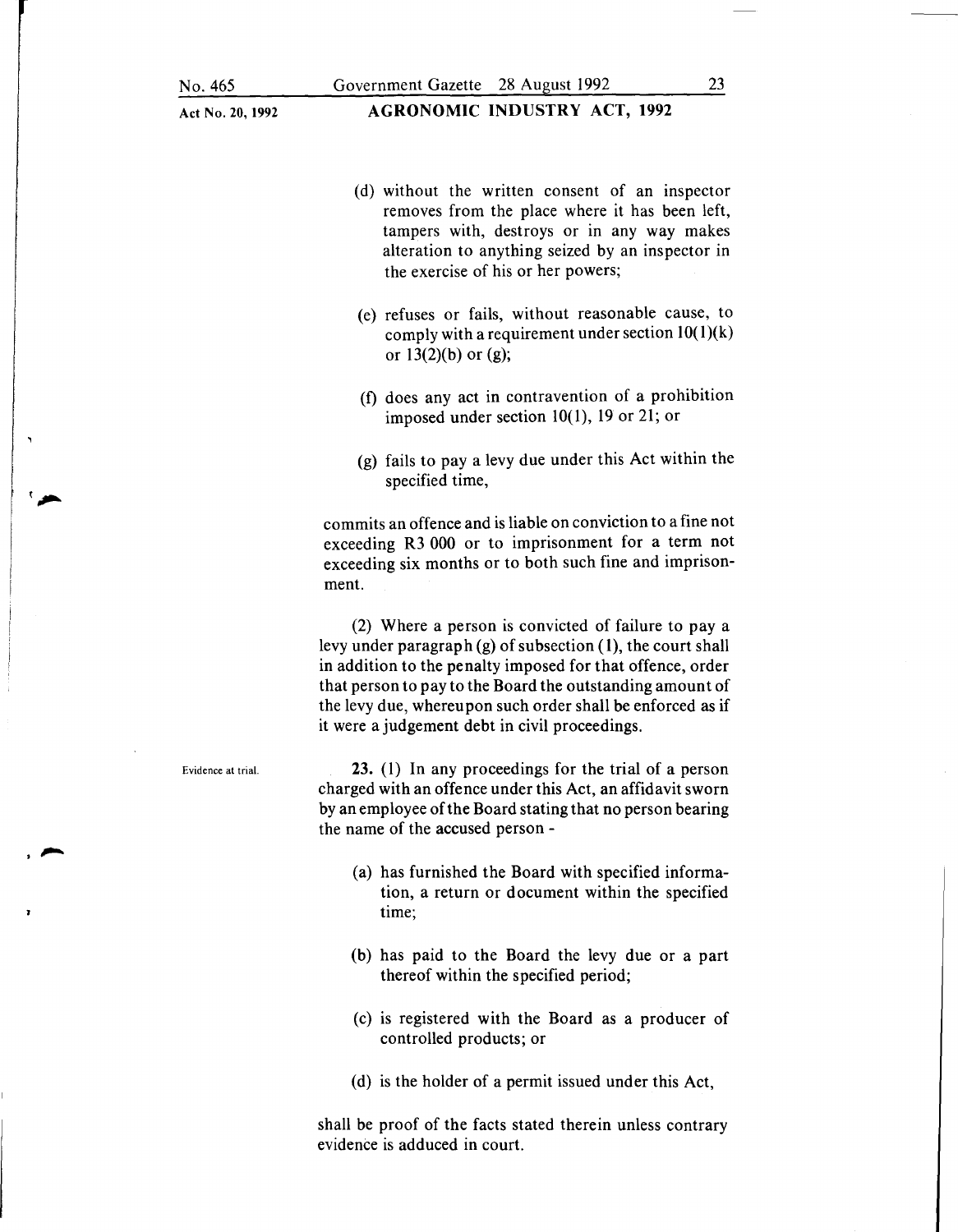24 Government Gazette 28 August 1992 No. 465

(2) In any proceedings for the trial of a person charged with an offence under this Act, a certificate authenticated by an inspecting authority under this Act stating-

- (a) the result of an examination or analysis; or
- (b) the grade, group or classification of a controlled product,

shall be proof of the facts stated therein unless contrary evidence is adduced in court.

Regulations.

24. (I) Subject to the provisions of this Act, the Minister may by notice in the *Gazette* make regulations with respect to -

- (a) the methods of treatment, processing or preparation of controlled products for the purpose of their grading or classification;
- (b) the qualifications of persons who are authorised to examine and grade controlled products under this Act and the method of grading;
- (c) the format and procedure of appeals to the Minister under this Act;
- (d) the method and procedure of taking samples of controlled products for inspection under this Act;
- (e) the method and procedure to be followed by inspectors in examining a sample of a controlled product and the quantity of the sample deemed sufficient for purposes of examination;
- (f) the form and procedure of an application for registration as a producer of a controlled product under section  $10(1)(i)$ ; and
- (g) any other matter under this Act which the Minister may deem necessary or expedient to regulate for the achievement of the objects of this Act.

(2) Different regulations may be made in respect of different categories of persons or controlled products.

·'